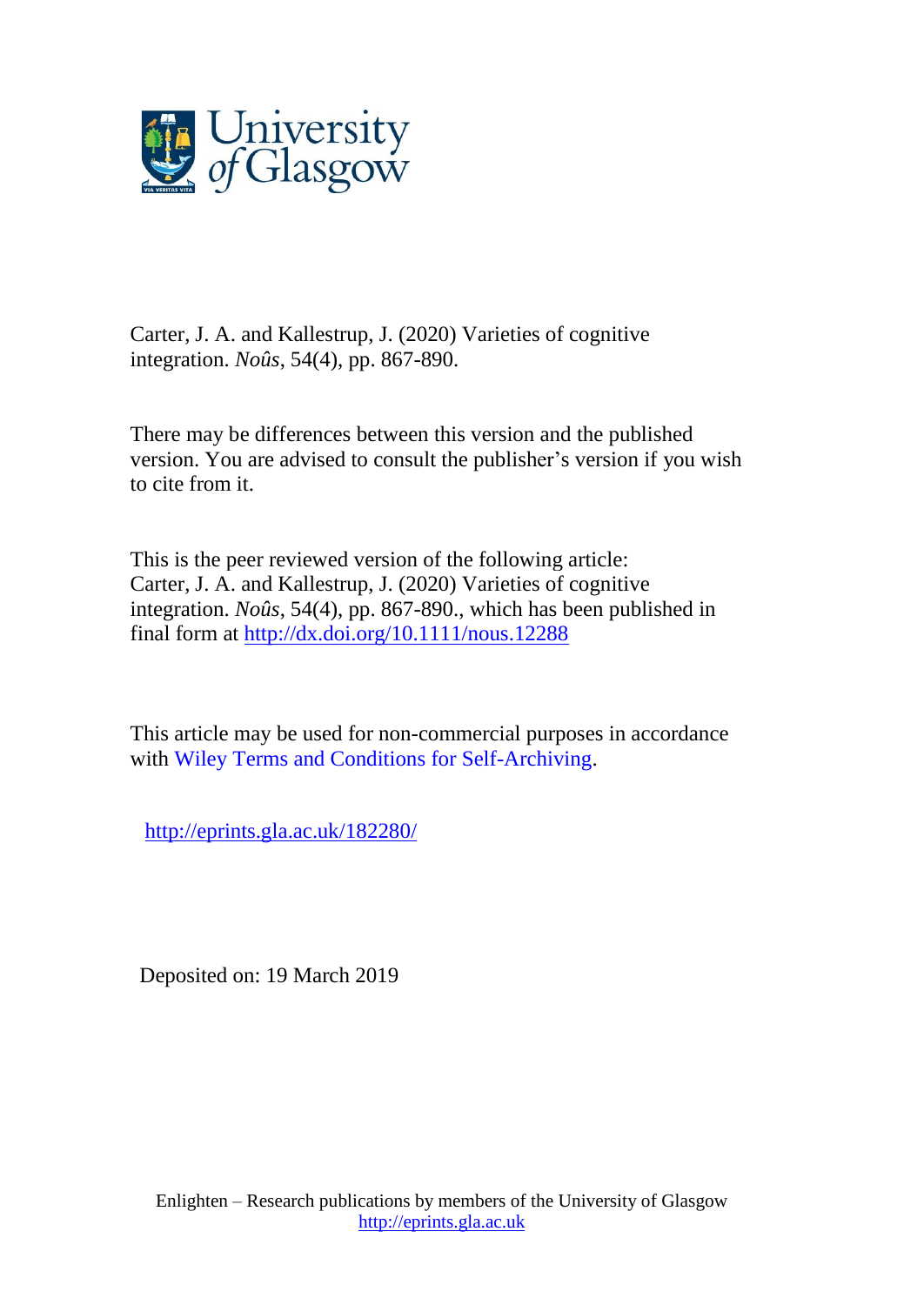# **Varieties of Cognitive Integration**

J. Adam Carter (*University of Glasgow*<sup>1</sup> ) Jesper Kallestrup (*University of Copenhagen*<sup>2</sup> )

*Abstract.* Extended cognition theorists argue that cognitive processes constitutively depend on resources that are neither organically composed, nor located inside the bodily boundaries of the agent, provided certain conditions on the integration of those processes into the agent's cognitive architecture are met. Epistemologists, however, worry that in so far as such cognitively integrated processes are epistemically relevant, agents could thus come to enjoy an untoward explosion of knowledge. This paper develops and defends an approach to cognitive integration—*cluster-model functionalism*—which finds application in both domains of inquiry, and which meets the challenge posed by putative cases of cognitive or epistemic bloat.

#### **§0. Introduction**

 $\overline{a}$ 

Increasingly, in order to meet our cognitive goals, we tend to rely not merely on the powers of our naturally endowed cognitive architecture, but also on extra-organismic elements of the world—and in particular, on technological gadgets with which we regularly and uncritically interact. For instance, it is commonplace to no longer store most of the phone numbers and calendar dates we need in our biological memory. Rather, the norm has become to simply 'offload' the storage of such information to smartphones, smart-watches, laptops, Google glass, etc. Philosophers of mind and cognitive scientists call this strategy *cognitive offloading*<sup>3</sup> *.* As Michael P. Lynch (2014) predicts, increased cognitive offloading coupled with increasingly subtle and physically smaller technology suggests that it is really just a matter of time before the majority of the gadgetry we use for cognitive offloading will be by and large seamless and 'invisible<sup>'4</sup>.

However, some current forms of cognitive outsourcing are subtly more seamless than others, and this is important from the perspectives of both epistemology as well as the philosophy of mind and cognitive science. In epistemology, this matters because propositional knowledge is widely thought to be grounded in *abilities* of the agent<sup>5</sup>. The extent to which our gadgets are integrated—or disintegrated—with the agent's cognitive architecture matters for the purpose

<sup>1</sup> COGITO Epistemology Group, Philosophy, University of Glasgow. E-mail: adam.carter@glasgow.ac.uk.

<sup>2</sup> Faculty of Humanities, University of Copenhagen. E-mail: kallestrup@hum.ku.dk.

<sup>3</sup> See, for example, Dror and Harnad (2008) and Clark (2008).

<sup>4</sup> See, along with Lynch (2016), a review of Bostrom (2009) Bostrom and Sandberg (2009) for discussion of some of the latest intelligence augmentation possibilities. A striking example here is Google, which is already moving beyond Google Glass with the 2014 advent of the Google 'smart lens' project, which is bringing to the market smart contact eye lenses with tiny wireless chips inside, and with a wireless antenna thinner than a human hair. <sup>5</sup> Proponents of this position include Sosa (1999; 2007; 2009; 2011; 2015), Greco (2003; 2010; 2012), Zagzebski (1999), Kelp (2012), Turri (2011), Pritchard (2012) and Kallestrup and Pritchard (2012; 2013; 2014).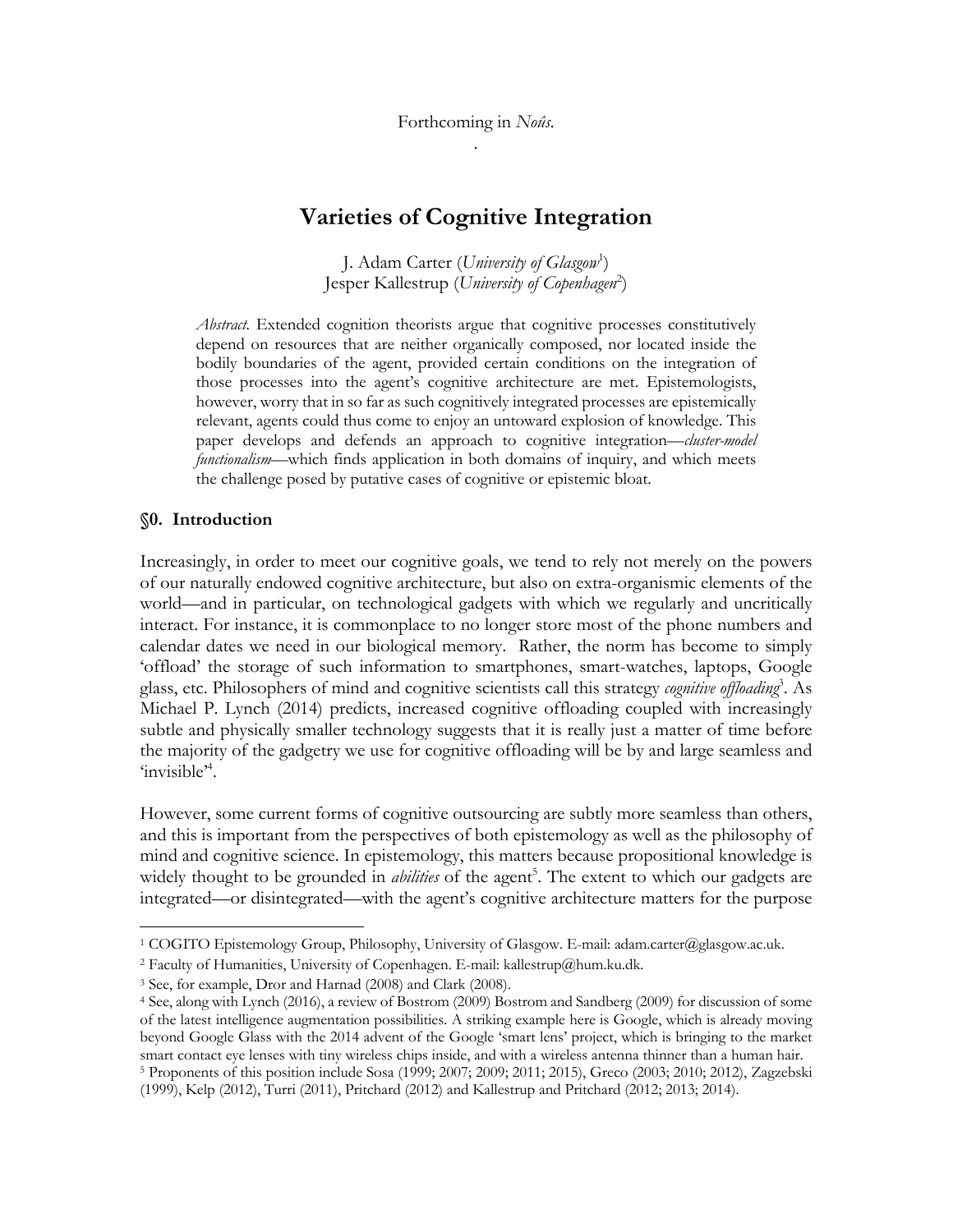of whether her beliefs can be credited to her own abilities<sup>6</sup>. Likewise, the issue of cognitive integration is crucial to discussions outside of epistemology, concerning the viability of the hypothesis of *extended cognition.* As Andy Clark and David Chalmers (1998) have influentially argued, the material realisers of cognitive processes can (literally) include extra-organismic parts of the world, located outside the skull and skin. They concede, however, that not just any item we interact with qualifies; certain conditions of cognitive integration must be met for a part of the world to function as part of an *extended* cognitive process, and recent debates about extended cognition have focused on what exactly these conditions should be<sup>7</sup>.

Interestingly, the bar is typically set higher when the integration of external resources into cognitive architecture leads to states of *knowledge* rather than, say, mere belief. One explanation here is that knowledge is a distinctive achievement worthy of credit and with a separate normative dimension *vis-à-vis* action, assertion and so on. If what goes for states short of knowledge also goes for knowledge, not only do we forgo an explanatory account of what's special about knowledge, we also face the risk of *cognitive bloat* (e.g., Rupert 2004) in the epistemic domain. That is, we may have to embrace an explosion of knowledge in that the integration of gadgets, or other external resources, into our cognitive repertoire could lead to an expansion of knowledge far beyond what would otherwise be within our epistemic reach. Does all that withstand scrutiny? This paper offers a way to navigate through these vexed issues; we propose a novel functionalist approach to cognitive integration, one that spans both the domains of the philosophy of mind and cognitive science as well as epistemology.

Here is the plan. §1 briefly introduces the hypothesis of extended cognition. §2 connects issues to do with cognitive integration in epistemology with parallel debates about cognitive integration in the philosophy of mind and cognitive science. §3 argues why the conditions for cognitive integration in the epistemological case, regarding knowledge, are plausibly more demanding, than they are in the latter case, where the issue is primarily a metaphysical rather than an epistemological one. The upshot would seem to be that one set of cognitive integration conditions is knowledge-relevant, another less demanding set is germane to extended cognition. §§4-7 however challenge this simple 'dualist' picture as problematically coarsegrained and proposes and defends an alternative approach to cognitive integration—*clustermodel functionalism*—in its stead.

## **§1. The boundaries of cognition**

 $\overline{a}$ 

One of the most provocative and polarizing debates in recent philosophy of mind and cognitive science concerns the *boundaries* of cognition. Here is one kind of divisive question: are the numbers and appointments you have stored in your smart phone, for instance, merely 'similar' to some of the numbers and appointments you've stored in your biological memory, or—more provocatively—are they simply a *part* of your memory? On the traditional *intracranial* picture of cognition, there is a straightforward and principled way to answer this question: cognitive processes take place within the head, period (Adams and Aizawa 2001; 2008; 2010). While, granted, we interact with (non-biologically constituted) external gadgetry, the gadgets are not *literally* parts of our cognition or minds. By contrast, proponents of *extended cognition*

<sup>6</sup> See, for example, Pritchard (2010). Cf., Carter and Kallestrup (2018).

<sup>7</sup> Menary (2006) provides one approach to this question. See also Heersmink (2016), Palermos (2014; 2017), Carter et al (2014), Kallestrup and Sprevak (2014), and Pritchard (2010).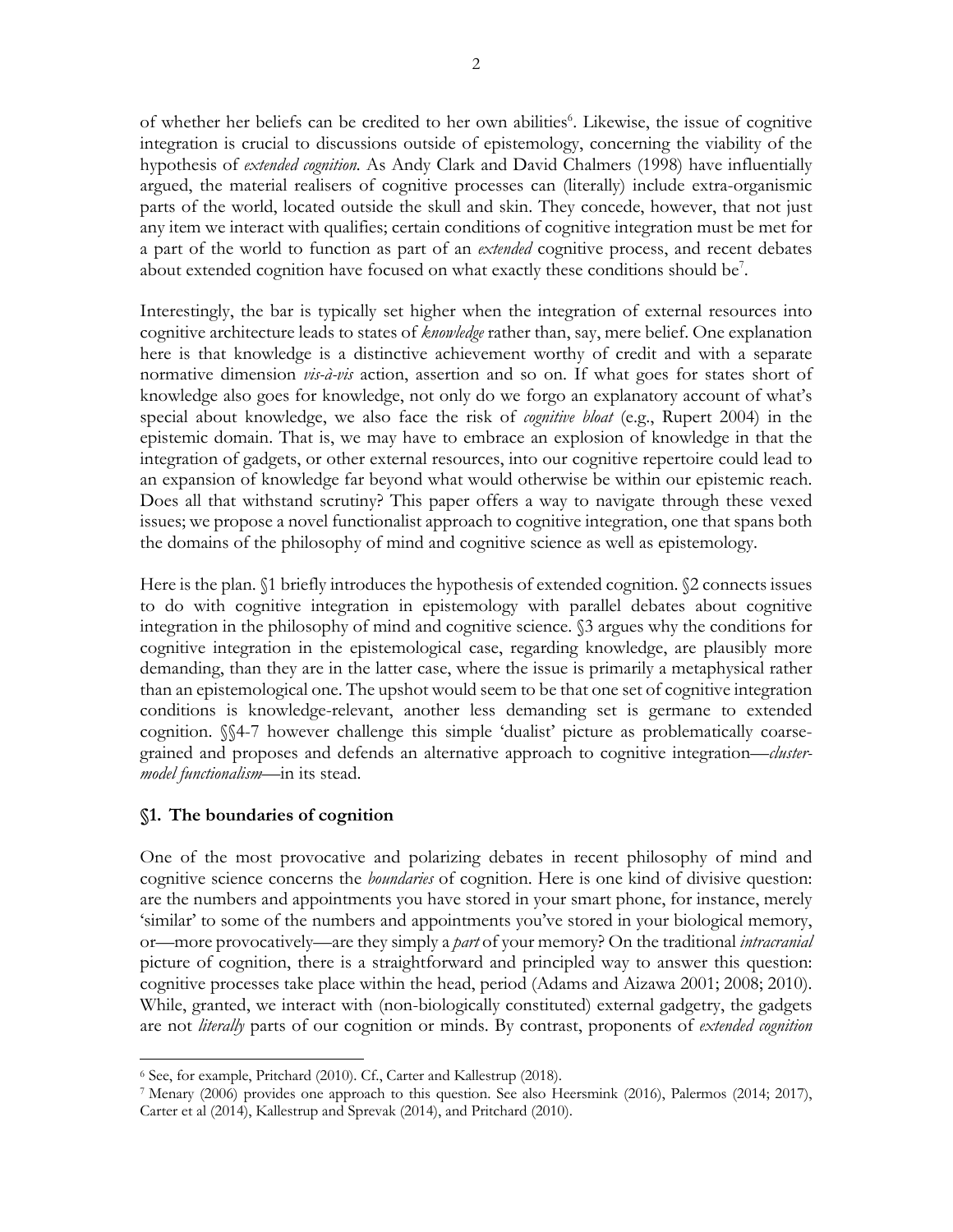(i.e. Clark and Chalmers 1998; Clark 2008; Menary 2006; Palermos 2011; 2014; Rowlands 2009) regard this traditional intracranial picture of cognizing as 'bio-prejudiced', outdated and unprincipled. The primary argument for extended cognition takes an egalitarian approach, eschewing material constitution and spatial location of cognition for common-sense functionalism or 'parity' as the guiding insight. As Clark and Chalmers (1998, 8) put it,

PARITY PRINCIPLE: 'if, as we confront some task, a part of the world functions as a process which, were it to go on in the head, we would have no hesitation in accepting as part of the cognitive process, then that part of the world is part of the cognitive process'.

To think otherwise, on this line of thought, is to give undue weight to constitution or location relative to functional role, with no non-arbitrary reason for doing so.

## **§2. Two kinds of cognitive integration: metaphysical and epistemological**

In the two decades since Clark and Chalmers' (1998) initial paper defending the extended mind, the philosophical objection to their radical proposal which has been perhaps the most challenging is 'the problem of cognitive bloat<sup>8</sup>'. Even if, as extended cognition proponents tell us, a common-sense functionalist approach to the material constituents of cognition is granted as a viable methodology in the metaphysics of mind, the approach is nonetheless problematic if it renders our cognitive lives too inclusive.

To bring this kind of objection into sharp relief, consider the following pair of cases.

OTTO: Otto suffers from Alzheimer's disease, and like many Alzheimer's patients, he relies on information in the environment to help structure his life. Otto carries a notebook around with him everywhere he goes. When he learns new information, he writes it down. When he needs some old information, he looks it up. For Otto, his notebook plays the role usually played by a biological memory (*Op. cit*, 8).

TELO: Telo has a normally functioning biological brain. Like Otto, but also like other individuals with properly functioning biological memory, he relies on information in the environment to help structure his life, and this includes the information in his Verizon phone book, which sits in his desk drawer by his telephone. When Telo needs to call someone, he looks up the number. For Telo, the phone book prevents him from having to memorise everyone's phone number, just in order to make a call.

The first case, featuring Otto, is Clark and Chalmers' own classic case motivating extended cognition. Otto's notebook is, with reference to the parity principle noted above, playing a functional role that is isomorphic to biological memory *vis-à-vis* information storage and retrieval and is as such regarded as a *constitutive part* of Otto's memorial process. Furthermore, just as we attribute to individuals with normally functioning memories dispositional beliefs in

 $\overline{a}$ <sup>8</sup> Adams and Aizawa (e.g., 2001; 2008) would demur here and suggest that the most challenging problem is what they call the *coupling constitution fallacy*. However, proponents of extended mind have available, within their framework at least, straightforward replies to this problem. See, for example, Clark (2010).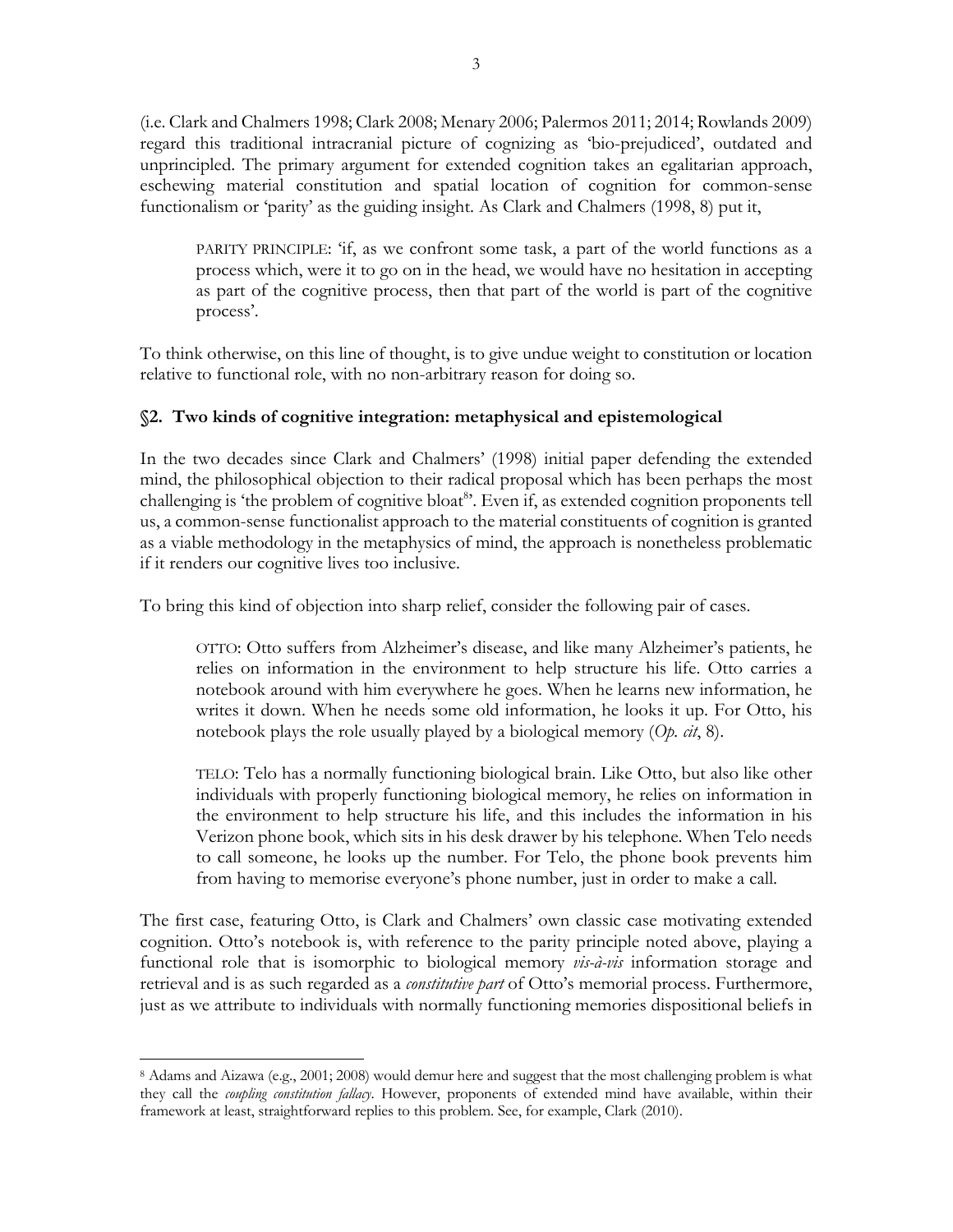virtue of their storing non-occurrent content, so likewise analogously, the contents of Otto's dispositional beliefs are stored in his notebook.

While Adams and Aizawa and other traditionalists about the mind recoil from this diagnosis, it is precisely what proponents of extended cognition think we should say about the case. Though, with reference to this diagnosis, an obvious worry materializes; as Sean Allen-Hermanson (2012) captures the challenge:

If a notebook counts as part of one's mind, then why not the yellow pages, the internet, or even parts of the natural world that supply information and support cognition? (2012, 792)

Notice that the second in the pair of cases, featuring Telo, is superficially similar to the case of Otto. But, if proponents of extended cognition make a parallel diagnosis in the case of Telo, it looks as though Telo will count as (dispositionally) believing everything in the phonebook, which is (according to both sides of the debate) a very surprising if not unacceptable result thus, the problem of 'cognitive bloat'.

In order to circumvent a parallel diagnosis in cases like Telo's, Clark (2008) has put forward some conditions that are meant to supplement the core functionalist insight. As Clark sees it, conditions like the following 'trust and glue' conditions should rule-in Otto's notebook as part of Otto's memory, but rule-out Telo's phonebook.

#### *Clark's "Trust and Glue" Integration Conditions*

 $\overline{a}$ 

(1) "That the resource be reliably available and typically invoked."

(2) "That any information thus retrieved be more-or-less automatically endorsed. It should not usually be subject to critical scrutiny. [...] It should be deemed about as trustworthy as something retrieved clearly from biological memory."

(3) "That information contained in the resource should be easily accessible as and when required."

Unlike Otto, who is meant to be understood as carrying the notebook everywhere, and endorsing it in a way that is second nature, Telo's phonebook is merely something he interacts with occasionally, and plausibly more deliberately, seemingly failing (1) and (3). But perhaps this explanation isn't good enough to assuage the worry. There is, after all, a liberal way of reading  $(1) - (3)$  on which Telo *does* plausibly satisfy  $(1) - (3)$ . Indeed, nothing prevents us from describing Telo and Otto as being on a par when it comes to such features as accessibility, availability and reliability of their respective devices. This motivates a search for a fourth condition, or perhaps a fifth or sixth<sup>9</sup>. For example, one might want to add to  $(1) - (3)$  the condition, which Clark and Chalmers themselves suggest, though with some ambivalence<sup>10</sup>:

<sup>9</sup> We shall return to this point in §7. See also Carter and Kallestrup (2016) for more discussion.

<sup>10</sup> *Op. cit.,* 17. Note that as long as the information is entered into the device under one's watch, the relevant point may be upon encoding, but in either case there is no requirement that the agent has formed a belief with a content reflecting that information. For original endorsement may only involve mere acceptance of that content, which is widely regarded as a less demanding attitude than outright belief. Rupert (2004) argues that adopting a pastendorsement condition, such as (4), to avoid untoward bloat in Telo-style cases undercuts the motivation for the extended cognition theory, by offering a picture of cognition that seems to fit better into the explanatory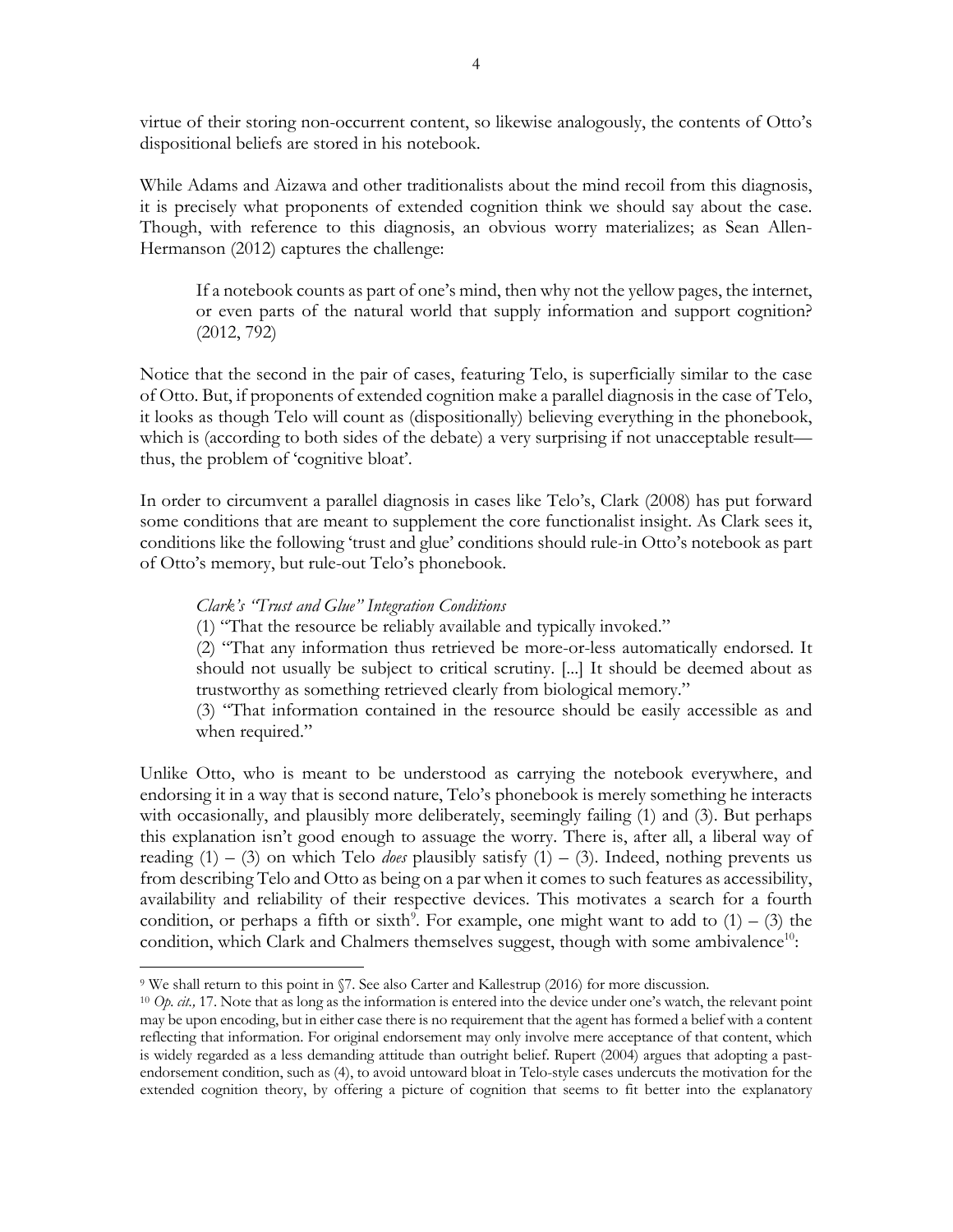(4) That any information retrieved is information originally endorsed at the point of entry.

Such an additional constraint, if good, would yield the desired result in that Telo and his phonebook are ruled out, while Otto and his notebook are still ruled in. In any case, it looks like what the proponent of extended cognition needs is some more substantive, clearer conditions which are suitably *demarcative*—viz., which adjudicate particular cases as ones where an external artifact is to be (constitutively) included as opposed to excluded from a cognitive process. In order to meet such a demarcative demand, the proponent of extended cognition needs a story of what it is in virtue of which an external artifact counts as *integrated* within one's cognitive architecture, when it is.

Such a demand for integration conditions is requested in virtue of the import extended cognition has in the philosophy of mind and cognitive science. But, the last few years have revealed an influx of literature which has explored the ramifications of extended cognition in *epistemology11*. If extended cognition is true, for instance, should we be regarded as *knowing* the phone numbers stored in our smart phones?

To sharpen this question, let's define some terminology<sup>12</sup>. For some intracranial process  $C, C^*$ is *C*'s *extracranial analogue* just in case, by reference to Clark and Chalmers' parity principle, *C*\* is a cognitive process if *C* is a cognitive process. For example, on Clark and Chalmers' diagnosis, the cognitive process employed by Otto, which involves his notebook, is the extracranial analogue of the process of relying on biological memory for information storage and retrieval. Now, let's define *epistemic* extracranial analogues in a similar fashion. For two otherwise epistemically symmetrical cases of cognition, *A* and *A*\*, *A*\* is an *epistemic extracranial analogue* of intracranial cognitive process *A* just in case, *A* and  $A^*$  differ in that the process employed in *A*\* is, by reference to the parity principle, the extracranial analogue of the cognitive process employed in *A*.

Now, here is a question of epistemological importance: *must we accept as cases of knowledge the extracranial epistemic analogues of whatever intracranial cases of cognition we count as knowledge?* Or, more weakly, if (e.g., following Burge 1993; Graham 2012) an individual *S* is defeasibly justified in accepting the deliverances of (biological) memory, then is *S's* epistemic extracranial analogoue

framework offered by the embedded cognition theory. Rupert's main reason for this claim is that adopting the past-endorsement condition assigns a special status to the boundary between organism and environment, because such endorsement is a conscious process situated within the agent's bodily boundaries. In reply, Clark (2007) admits that the extended cognition theorist will embrace a kind of internal privilege in the shape of what he dubs (HOC): human cognitive processing is "organism-centred", but not "organism-bound". His contention is that while cognition leaks out into the extra-organismic environment, the brain and central-nervous system within the organism remain the core and most active element. Nor does that mean the embedded cognition theory is preferable to the extended cognition theory; both play important explanatory roles between which cognitive scientists can flip depending on the problems they seek to solve; or so Clark (*op. cit.)* argues at length.

<sup>11</sup> This strand of literature has emerged almost entirely since 2010 (e.g., Pritchard 2010; Palermos 2014; Carter and Palermos 2015; Carter and Kallestrup 2016; Carter et al 2014; Carter et al, eds. 2018; Vaesen 2011; Kelp 2013a, 2013b; Jarvis 2015).

<sup>12</sup> This terminology is presented originally in Carter (2013).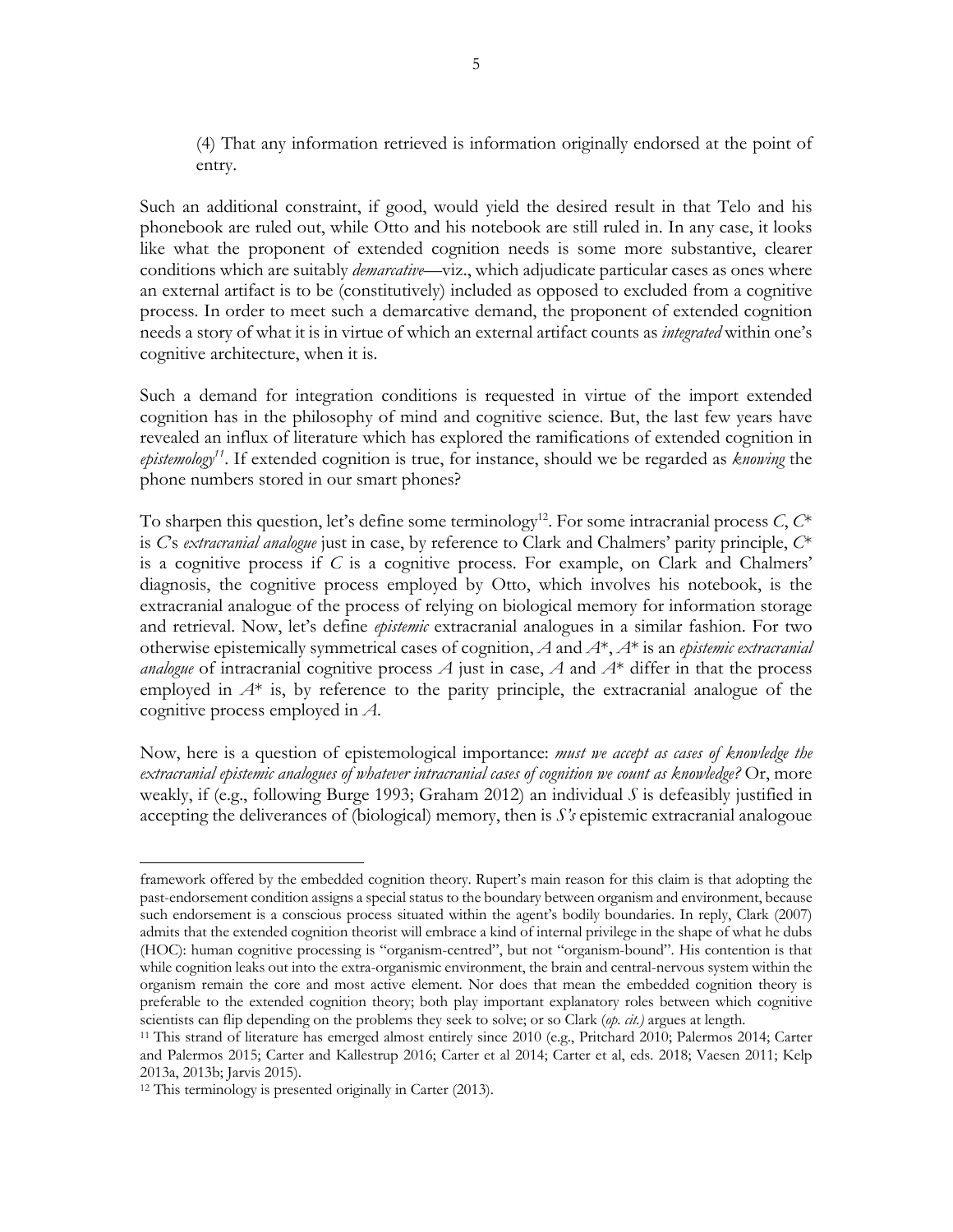*S*\* defeasibly justified in accepting the deliverances of extended memory (i.e., entries in Otto's notebook)?

This is a perplexing question, partly because it's not obvious to what extent a story of *what it is* in virtue of which an external artifact should count as integrated within one's cognitive architecture should be understood as the *same story* as what it is in virtue of which an external artifact should count as integrated within a *knowledge-generating* cognitive ability.

Call the former kind of integration *metaphysical cognitive integration* and the latter *epistemic cognitive integration*. Here is one very natural *meta-theoretical* view about the relationship between these two kinds of cognitive integration: call it the *univocal view.*

UNIVOCAL VIEW: An external artifact *E* is *metaphysically* cognitively integrated if, and only if, it is *epistemically* cognitively integrated<sup>13</sup>.

The UNIVOCAL VIEW is elegant, and it has received some support from Palermos (2014) and has been gestured towards by Pritchard (2010), though in the next section, we will raise some problems for this meta-theoretical proposal. As we'll see, the relationship between *epistemic* cognitive integration and *metaphysical* cognitive integration is best understood as one of asymmetric rather than symmetric entailment. Further, we'll see how denials of the univocal view can come in different strengths, some more problematic than others.

### **§3. An objection to the univocal view**

The univocal view predicts, not implausibly, that once Otto's notebook satisfies whatever conditions (e.g., 'glue and trust') are needed for his notebook to be ruled-in metaphysically as part of Otto's *extended cognitive process*, then, the deliverances of Otto's consulting the notebook *thereby* (absent any defeaters) are candidates for *extended memory knowledge* (that is: knowledge supported by Otto's extended memorial ability).

Perhaps the primary consideration which marshals support for the univocal view is that an obvious *lack* of cognitive integration seems to not only (i) prevent an external artifact from being included into one's cognitive process, by the lights of extended cognition, but *also* (ii) prevent an individual from counting as *knowing*, by the lights of the *ability intuition* on propositional knowledge (e.g., Greco 2003; 2010; Pritchard 2010; 2012; Kallestrup and Pritchard 2012; 2013; 2014).

According to the ability intuition on knowledge, a subject *S* knows that *p* only if *S*'s believing that *p* correctly is, at least to some extent, attributable to *S*'s cognitive ability<sup>14</sup>. One way to

 $\overline{a}$ <sup>13</sup> Pritchard (2010) has defended a version of this kind of view. See also Palermos (2014). Note that it doesn't follow from the fact that if something *E* is epistemically cognitively integrated that any belief formed on the basis of *E* would thereby qualify as knowledge. Compare: even in the default case of healthy biological memory, the deliverances of memory are oftentimes compresent with defeaters which undermine would-be knowledge. When something is cognitively integrated, it is part of a process that can in the right circumstances generate knowledge unlike (for example) processes like Mr. TrueTemp's the deliverances of which the subject cannot take credit for. <sup>14</sup> Note that this articulation of the ability intuition is importantly weaker than the formulation which is embraced by *robust virtue epistemologists* (e.g., Greco 2010; 2012; Sosa 2009; 2011; Zagzebski 1996) according to whom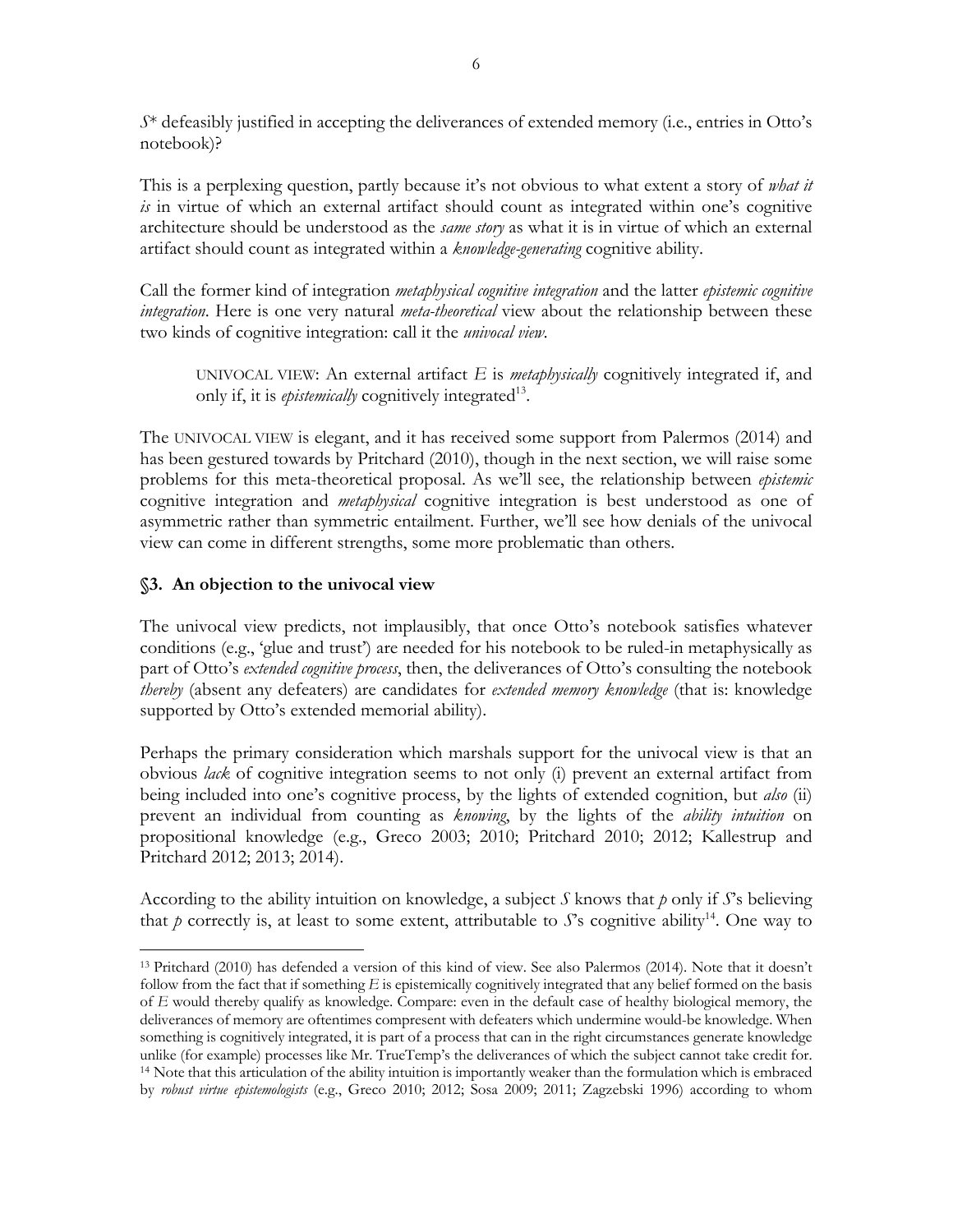appreciate why a lack of cognitive integration can matter with respect to whether one satisfies the ability intuition on knowledge is with reference to Keith Lehrer's (1990) famous case of Mr. 'TrueTemp':

TRUETEMP: TrueTemp has (though entirely unbeknownst to him) a temperaturedetecting device implanted in his head that regularly produces accurate beliefs about the ambient temperature. While TrueTemp reliably forms true beliefs about the temperature, he can't tell you why.

TrueTemp is reliable, but the near-consensus view in mainstream epistemology is that TrueTemp lacks knowledge<sup>15</sup>. After all, with reference to the ability intuition, the temperaturedetecting device which causes him to form true beliefs, is independent of TrueTemp's own ability; it is, in an obvious sense *disintegrated* from TrueTemp's own cognitive psychology, or what Greco (e.g., 2003; 2010) calls "cognitive character".

Putting all this together, it seems *prima facie* plausible that the very kind of *lack* of integration of the thermometer in TrueTemp's cognitive architecture which accounts for why (with reference to the ability intuition) TrueTemp lacks knowledge would *not be lacking* were the thermometer to satisfy whatever cognitive integration conditions are demanded for extended cognition. For example, the case of TrueTemp arguably satisfies Clark's 'trust and glue' conditions in terms of the device being reliably available and typically invoked, as well as the retrieved information being easily accessible and automatically endorsed. Any lingering worry that TrueTemp lacks knowledge would be a worry that Clark's *specific* conditions fall short as adequate conditions of integration. Thus, reflection on cognitive integration and the ability intuition in epistemology lends some initial support for thinking that the UNIVOCAL VIEW is correct. And, if it were, this would be a convenient bridge between on the one hand the philosophy of mind and cognitive science, and on the other hand epistemology.

But an objection materializes. Consider first that knowledge asymmetrically necessitates belief. This is not just because knowledge, but not belief, is factive, but also because only knowledge involves an epistemic dimension (roughly: whatever converts true belief into knowledge), the satisfaction of which may call for more stringent conditions of integration. Exactly what that dimension amounts to is a vexed question we shall not settle here, except to note that a cognitive ability is arguably knowledge-apt only if it reliably generates true beliefs.<sup>16</sup> Perhaps then, and contrary to the UNIVOCAL VIEW, integration into one's *knowledge-generative cognitive*

knowledge demands that one's cognitive ability be the *primary* or *overarching* explanation for one's cognitive success. As has been suggested in recent work by, among others, Kallestrup and Pritchard (2012; 2013; 2014) simple testimony cases in friendly environments (e.g., Lackey 2007) and barn-façade style cases featuring environmental luck pose challenges to robust virtue epistemology. For a recent defence of the ability condition on knowledge, in conjunction with an extended cognition model of the mental, see Wheeler 2017.

<sup>15</sup> Note that this is not to say that there is any sort of consensus against reliabilist approaches in epistemology more generally. The verdict that TrueTemp knows is one that is issued by flat-footed reliabilism—viz., the view that knowledge is reliably produced true belief. While this version of reliabilism is not popular within mainstream epistemology for well-rehearsed reasons, other forms of reliabilism (e.g., virtue reliabilism) enjoy mainstream appeal, and are not committed to ruling TrueTemp as knowing.

<sup>16</sup> See, for example, Sosa (2010), Greco (2003) and Kelp (2017) for representative discussion.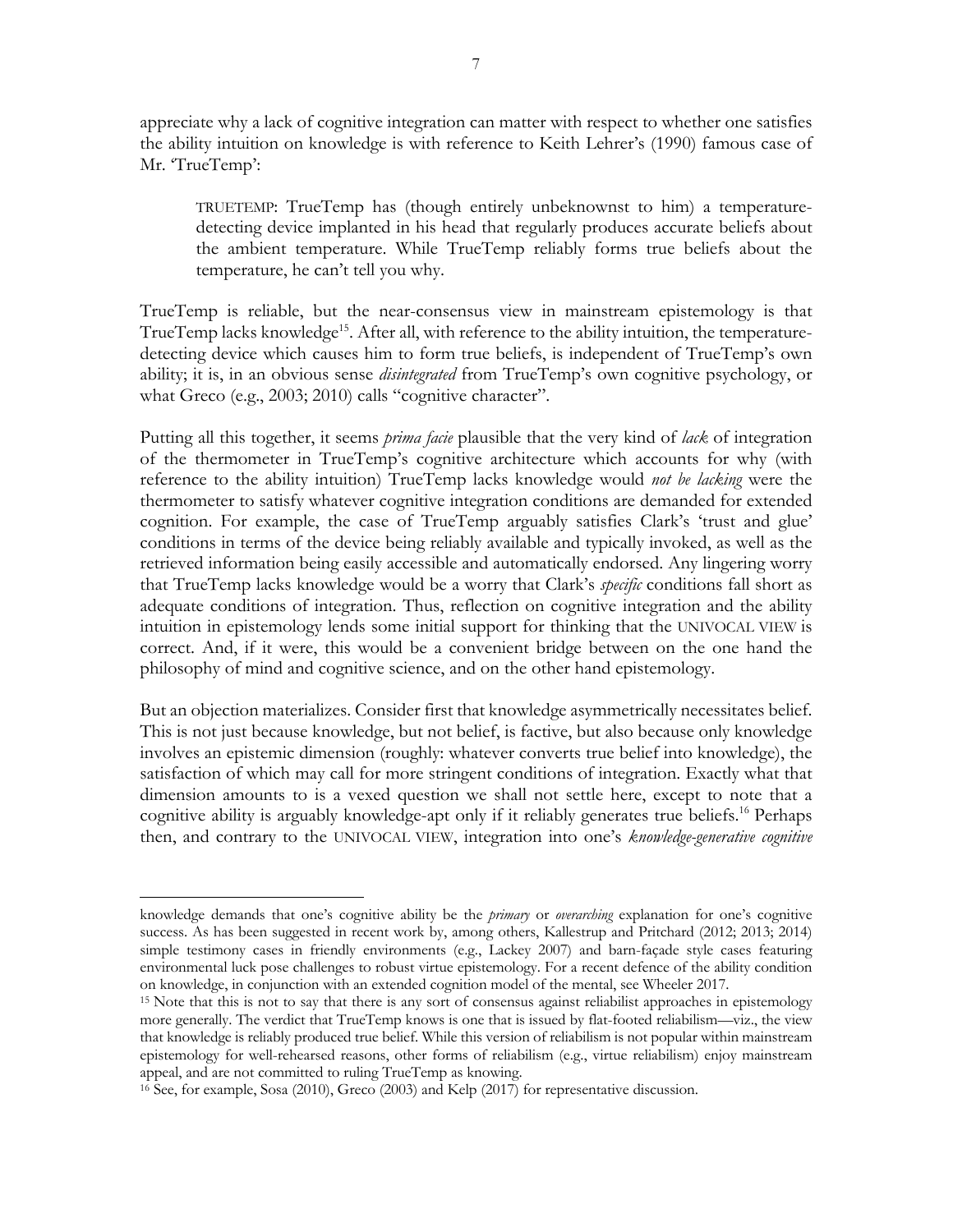*ability* requires some further conditions, conditions that needn't be met for an external artefact to be ruled-in merely as a part of one's extended cognitive process<sup>17</sup>.

This idea can be fleshed out with the following case:

MEMORAID: Otto\* is fitted with a remarkable chip called the *Memoraid*, developed to circumvent the need for Alzheimer's patients to use manual notebooks for cognitive offloading. Once the *Memoraid* chip is installed in the subject's prefrontal cortex, it *seems* to one that one is storing one's information normally, in one's biological memory; though, information is actually being stored on the *Memoraid* chip. Likewise, retrieving information from the *Memoraid* chip is subjectively indistinguishable from retrieving information from biological memory. Otto\*'s family felt it would be best not to tell Otto\* that the *Memoraid* chip was installed, and so the entire procedure was done while Otto\* was sleeping. Otto\* is, thus, completely unaware that he is relying on the *Memoraid*—he has never even heard of this technology—and continues to believe that his memorial process involves him storing information in, and retrieving information from, his biological brain.

Here are two important points to glean from MEMORAID:

- (i) Otto\* in MEMORAID is like Clark and Chalmers' Otto in that the *Memoraid* plausibly satisfies conditions for (metaphysical) cognitive integration. The *Memoraid* is, after all, playing the same functional role as Otto's notebook *vis-à-vis* memory storage and retrieval.
- (ii) Otto\* is, *epistemically*, much like TrueTemp. For one thing, both have devices implanted in them, unbeknownst to them, which are reliable. Whereas TrueTemp's thermometer was unbeknownst to him the source of the reliability of TrueTemp's temperature beliefs, Otto\*'s *Memoraid* is unbeknownst to him the source of the reliability of Otto\*'s memorial beliefs. Although Otto\*'s *Memoraid* is reliable, Otto\* fails to *know* (even if he counts as being subjectively justified, or justified by epistemic internalist lights) the deliverances of the Memoraid, and this for reasons that are analogous to why TrueTemp fails to know<sup>18</sup>.

 $\overline{a}$ <sup>17</sup> For further examples see Carter and Kallestrup (2018).

<sup>18</sup> Pritchard (2010, 145), discussing Clark and Chalmers' original case, remarks that if 'Otto had no awareness at all of the source of the reliability of the belief forming process, nor that it was reliable, then it is hard to see why we would now regard the true beliefs that he forms as a consequence as knowledge.' This is the broad insight one that is familiar from meta-incoherence cases (e.g., Sosa 1983) in the reliabilist literature—behind (ii) in the diagnosis of MEMORAID; Granted, Otto\* would be a candidate for prima facie justification as well as knowledge if his belief derived from a *basic* belief-forming process. As Graham (2012) helpfully puts it, perception is a basic belief forming process when functioning normally, because perception has the reliable production of beliefs as an etiological function, and this is because in the case of perception, forming-true beliefs reliably partly *explains* the persistence of the process (2012, 449). Note that TrueTemp's and Otto's\* belief forming processes would hardly seem to qualify given that *ex hypothesi* they are sui generis types that are new additions to TrueTemp's and Otto\*'s cognitive architecture; at least, these types would not be recognized as basic by epistemologists, who generally—and regardless of whether they accept explanations for basicness like that which Graham gives generally countenance only a handful of basic belief-forming processes.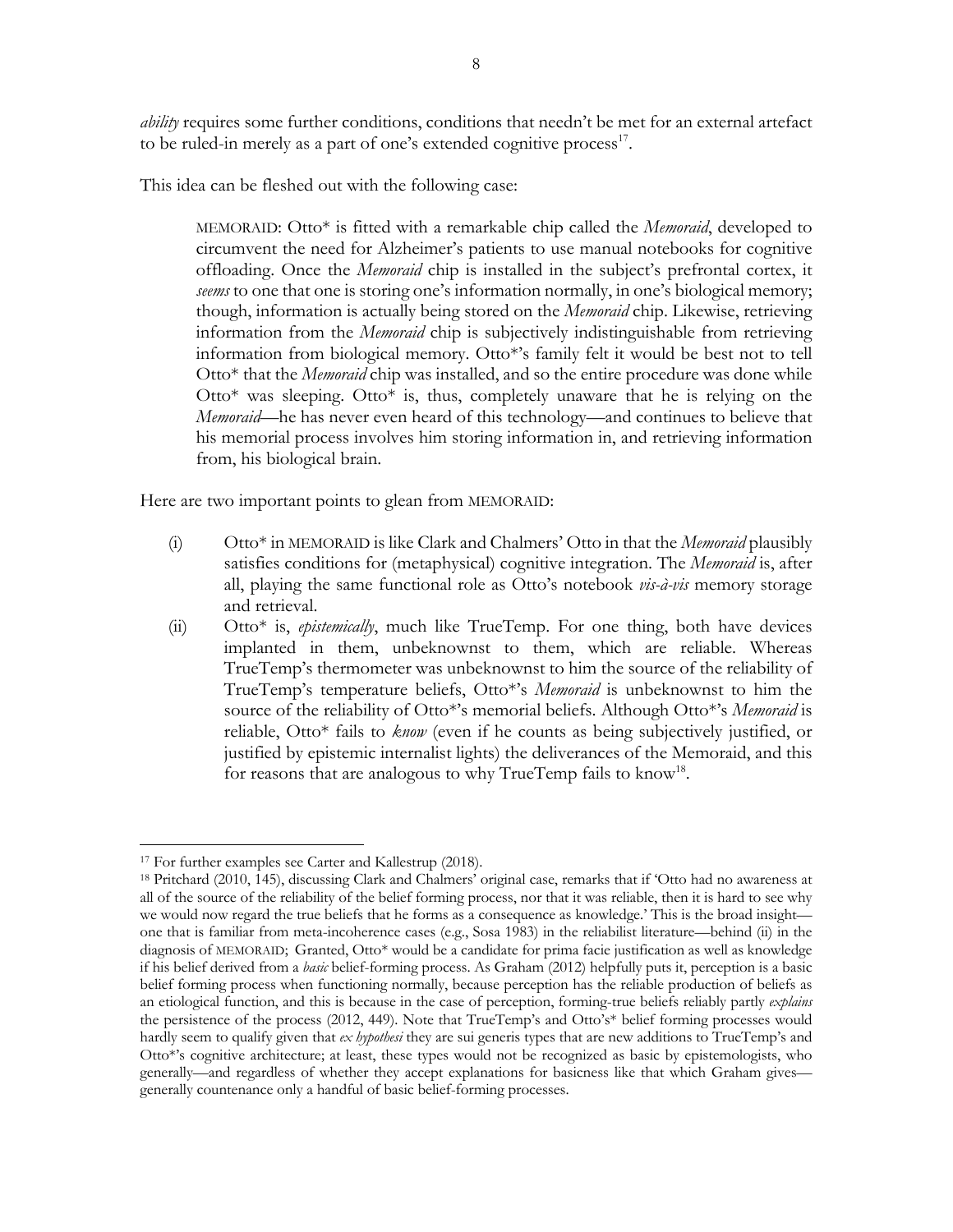To the extent that (i) and (ii) are correct, then, plausibly, *even though* Otto\*'s *Memoraid* is  $($ metaphysically $)$  cognitively integrated<sup>19</sup>, it looks as though some further integration condition would need to be met in MEMORAID so that Otto\* is no longer in a relevantly analogous (epistemic) situation as Lehrer's 'TrueTemp', who lacks any appreciation of the existence, let alone the reliability, of the *source* of his beliefs (e.g. meta-incoherence). This would plausibly involve some kind of additional endorsement condition, at least to the effect that Otto\* becomes aware that the *Memoraid* is what is issuing his memorially retrieved beliefs; or, at least, that he no longer believes falsely that the source is something that it is not<sup>20</sup>.

In short, those who find the above diagnosis of MEMORAID appealing will be inclined to think that the conditions for *epistemic* cognitive integration might be more demanding than the conditions for *metaphysical* cognitive integration. Consequently, they will very naturally reject the univocal view in favour of a different kind of meta-theoretic view about the relationship between metaphysical and epistemic, cognitive integration conditions; a view we can call *dualism*.

DUALISM: There is *one* set of cognitive integration conditions for inclusion into a cognitive process, and another, slightly more demanding, set of conditions for inclusion into a *knowledge-generative cognitive ability*, where both sets provide necessary and sufficient conditions for the two respective types of cognitive integration.

But we now want to suggest that even *dualism* is too coarse-grained. The suggestion that there is just one set of cognitive integration conditions necessary and sufficient in the case of integration into a cognitive process, and another set of conditions necessary and sufficient in the case of integration into a knowledge-generative cognitive ability is at best naïve, even though the second set includes as necessary all the conditions in the first set.<sup>21</sup>

### **§4. Beyond (coarse-grained) dualism**

 $\overline{a}$ 

We wish to motivate an alternative picture to both the UNIVOCAL VIEW as well as to DUALISM, one on which the attempt to produce necessary and sufficient conditions for the metaphysical and epistemological cognitive integration (respectively) of an external artifact is dropped.

<sup>19</sup> At least, with reference to the parity principle, the *Memoraid* is cognitively integrated provided Otto's notebook is; both are playing the same functional role vis-à-vis memory storage and retrieval as biological memory. To question whether MEMORAID displays cognitive integration is to raise a similar question mark over OTTO and the common-sense functionalism that underpins both. Of course, one difference between TrueTemp and Otto\* is that while the thermometer constitutes a cognitive enhancement on the part of TrueTemp, *Memoraid* merely serves the purpose of replacing an existing cognitive capacity on the part of Otto\*, but such considerations have typically not been part and parcel of any relevant integration conditions. Or we could imagine the *Memoraid* being infallible, or at least more reliable than biological memory, so that this case would also constitute an enhancement of existing cognitive abilities.

<sup>20</sup> At the very least, such a condition will preclude cases where the agent is oblivious to the inclusion of the device/artefact in question. The matter of how to spell out the conditions of endorsement, the character of the conscious experience that features in endorsement and the normative dimension of endorsement, are not something we will attempt to settle here.

<sup>&</sup>lt;sup>21</sup> We shall return to the univocal and dualist views in  $\sqrt{7}$ . A more extreme type of dualism has it that the two sets of cognitive integration conditions have no conditions in common. Such a view should strike anyone as implausible, including those epistemologists who think knowledge is a sui generis mental state, not decomposable into truth, belief and something else.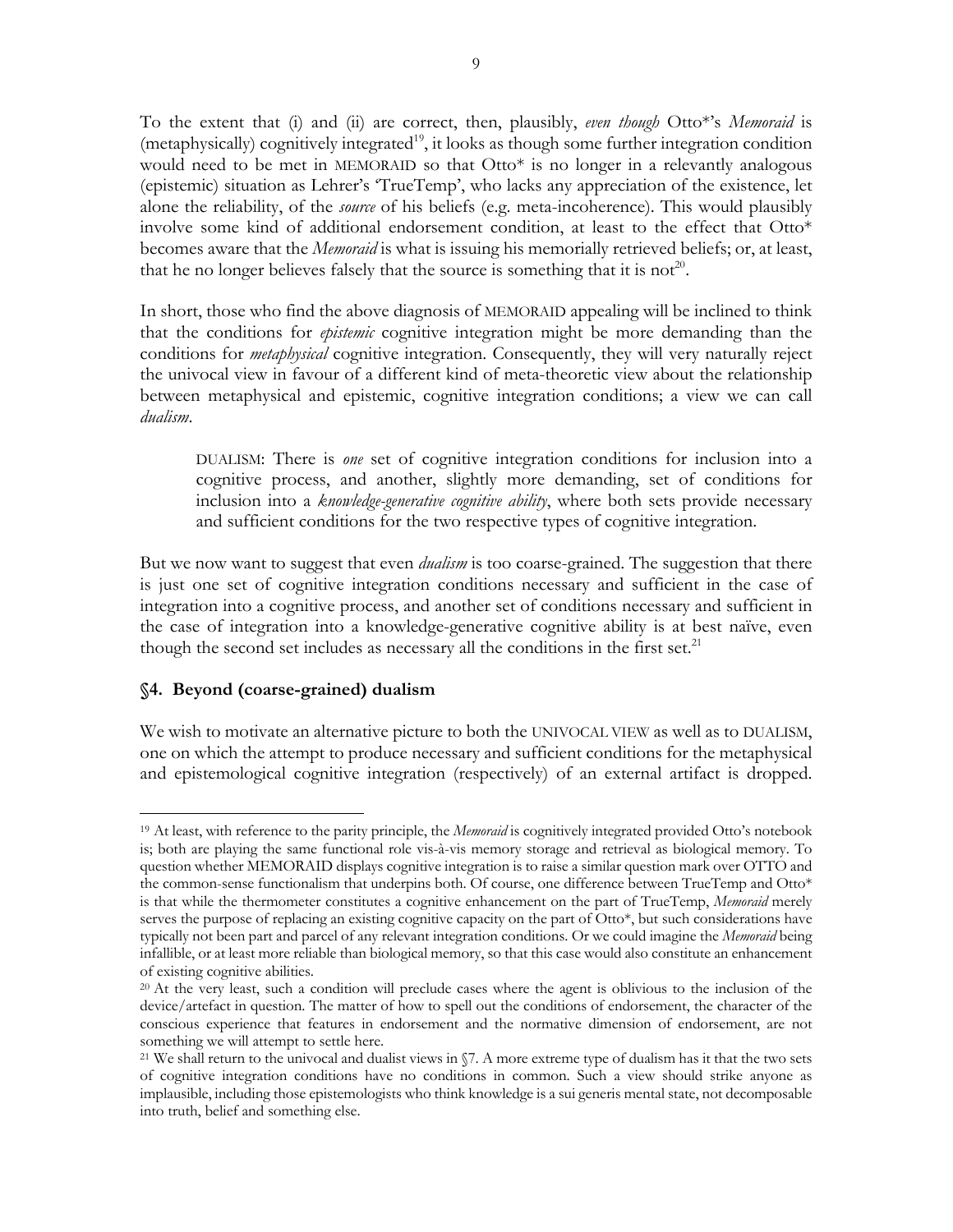Basically, the reasons are two-fold. Firstly, reductive analyses of concepts (or properties) in terms of producing conditions necessary and sufficient for their application (or instantiation) have a poor track-record in philosophy. The concepts of knowledge, causation and moral goodness are cases in point. Any initially proposed analysis has been meet with counterexamples, as has any more refined analysis aiming to fix the former in light of those earlier counterexamples. Nothing suggests the concept (or property) of cognitive integration is an exception, whether or not we acknowledge, as the dualist insists, two distinct types of cognitive integration. So, if induction in philosophy is anything to go by, such a traditional project should be jettisoned. The second reason is that since there is huge variation in the kinds of external resources that could potentially be cognitively integrated into an agent's cognitive process, not just in material constitution, but also in the functional role these resources play in the relevant cognitive architecture, the conditions required for such integration are likely to also vary significantly in those respects. To think that one set of integration conditions would be necessary and sufficient for *all* resources in *all* cognitive processes is simply not empirically credible. What is more, if we are to also consider conditions for inclusion into a knowledge-generative cognitive ability, there would be even less reason to think that a set of necessary and sufficient conditions apply across all epistemic cases of cognitive integration, such that a proper subset of these conditions apply to all the metaphysical cases.

Instead we contend that the best way to settle the question of whether an external resource is integrated into a cognitive system is to determine whether it plays a characteristic functional role within that system, where that role is to be spelled out in some way other than in terms of necessary and sufficient conditions. Thus Otto's notebook is part of his extended memorial process just in case it plays the same functional role as biological memory plays in most non-Alzheimer patients; where unpacking this role is a matter of detailing folk-psychological, environmental (input) stimuli, behavioural (output) responses and causal relations to other mental states and processes. Importantly, on this functionalist account, the requirements for cognitive integration don't constitute necessary and sufficient conditions.

We will now proceed to develop a positive account of how to understand such a functional role, first in the case of metaphysical cognitive integration and then conclude by turning to epistemological cognitive integration.

## **§5. Common sense functionalism**

The original case for the extended mind thesis, as proposed in Chalmers and Clark (1998), turned on accepting a commonsense functionalist conception. Basically, some resource counts as a part of a mental state or cognitive process in virtue of what it does and what is done to it, rather than in virtue of what it is made out of, or where it is located. Thus, an ordinary notebook located outside Otto's skin-and-skull counts as part of his memorial process in virtue of being part of a system that plays the functional role that biological memory plays in non-Alzheimers patients. Material composition and spatial location are inessential to the question of whether some resource, e.g. a notebook, partially constitutes some such state or process. What matters is the functional role it plays *vis-à-vis* being caused by input stimuli, causing output responses, and standing in causal relations to other mental states or processes. To uncover the details of a functional role is, on this view, to explicate a tacit common-sense conception of what it characteristically takes for something to play that role. Following Ramsey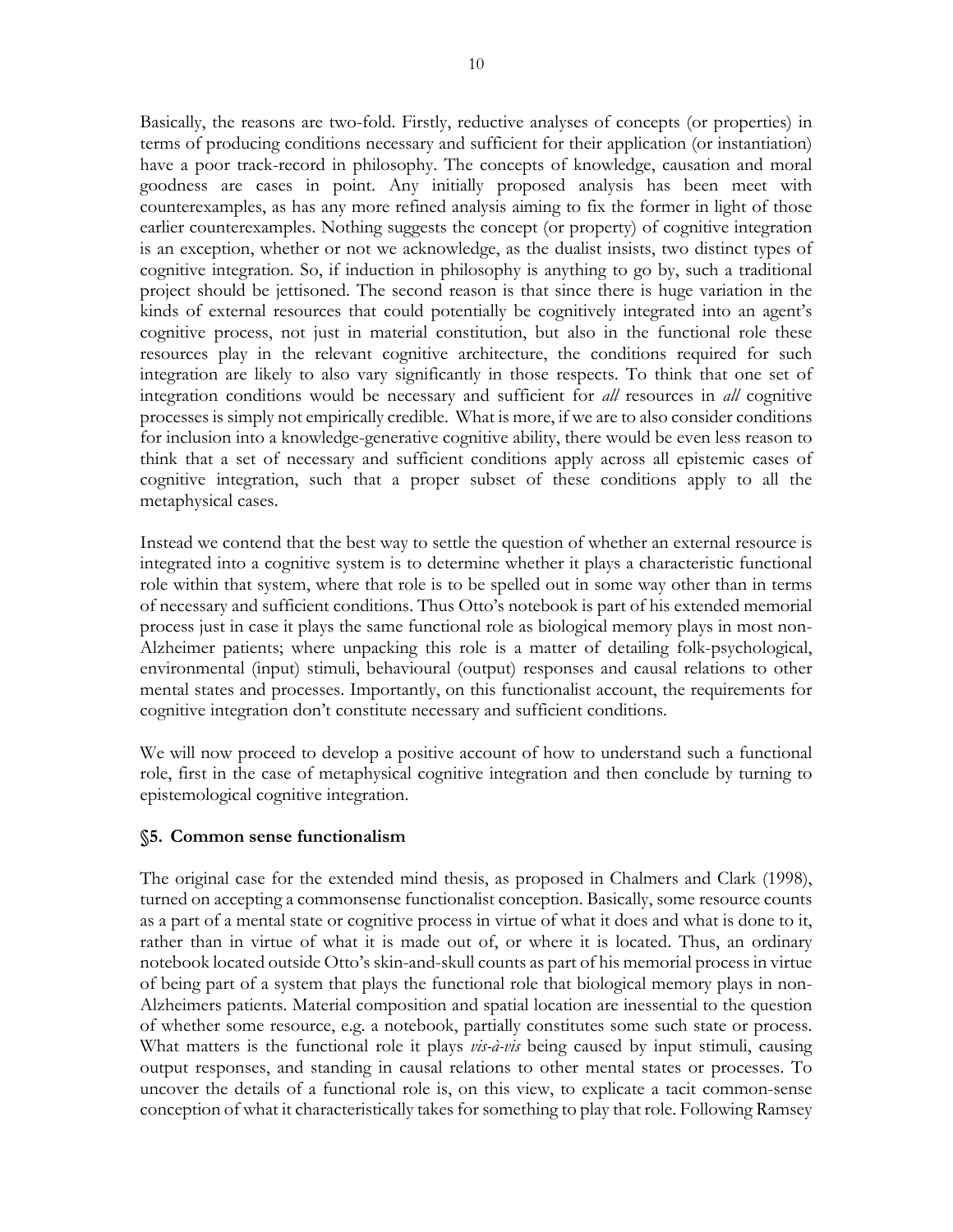(1929), Lewis (1970; 1972) and Jackson (1998), mental and other theoretical properties (or states or processes) can be identified with physical or other observational properties (or states or processes) via a three-stage process.

First, the target property is worked into shape for identification by construing it in terms of the functional role it plays in folk theory. The idea is here that a theoretical property (or term) can be *implicitly defined* by the folk theory in which it occurs, in that its meaning is given by its place in a network of input, output and internal role clauses which together comprise a characteristic functional role.<sup>22</sup> Suppose we list all the platitudes comprising this role, i.e., the common-sense truths which speakers recognise as such if prompted, for some folk theory T as it pertains to term *t*. That is our postulate:

$$
(i) \tT(t)
$$

By existentially generalization, we then arrived at the *Ramsey sentence* of T:

(ii) 
$$
\exists x \, T(x)
$$

Such Ramsification has the effect of creating a single sentence containing all the platitudes in which *t* features without any occurrences of *t* itself. We can then define *t* by forming the *Carnap sentence* of T as the Ramsey sentence conditional on the postulate:

$$
(iii) \t\exists x T(x) \to T(t)
$$

The Carnap sentence is designed to be *a priori* knowable, as it merely says that *t* refers to a realization of T *if* there is at least one. Following Lewis (*op. cit.*)*,* the Carnap sentence can be taken to implicitly define *t*, at least if T has a unique realiser. If there is no realiser of T, the Carnap sentence is silent about the reference of *t*, and if T is multiply realised, the Carnap sentence says that *t* refers arbitrarily to one of the realisers. To fix these problems, Lewis (*op. cit*.) recommends two amendments. The first is to modify the Ramsey sentence such that *t* refers to a realization if it is unique:

(iv) 
$$
\exists x [Tx \& \forall y (Ty \rightarrow x = y)] \rightarrow T(t)
$$

And the second is to add that *t* is empty if T has no realization:

(v) 
$$
\neg \exists x [Tx \& \forall y (Ty \rightarrow x = y)] \rightarrow t = \bigstar
$$

where  $t = \star$  means that *t* lacks a reference. Putting (iv) and (v) together we arrive at the following definition of  $t$ , where  $\iota$  is the description operator:

$$
(vi) \t t = \mathbf{1}x T(x)
$$

 $\overline{a}$ 

Let *t* be a mental term or property  $(M)$  and let T be folk psychology. Thus,  $(vi)$  reads:

<sup>&</sup>lt;sup>22</sup> To simplify things, we shall talk interchangeably about properties and the terms that pick them out.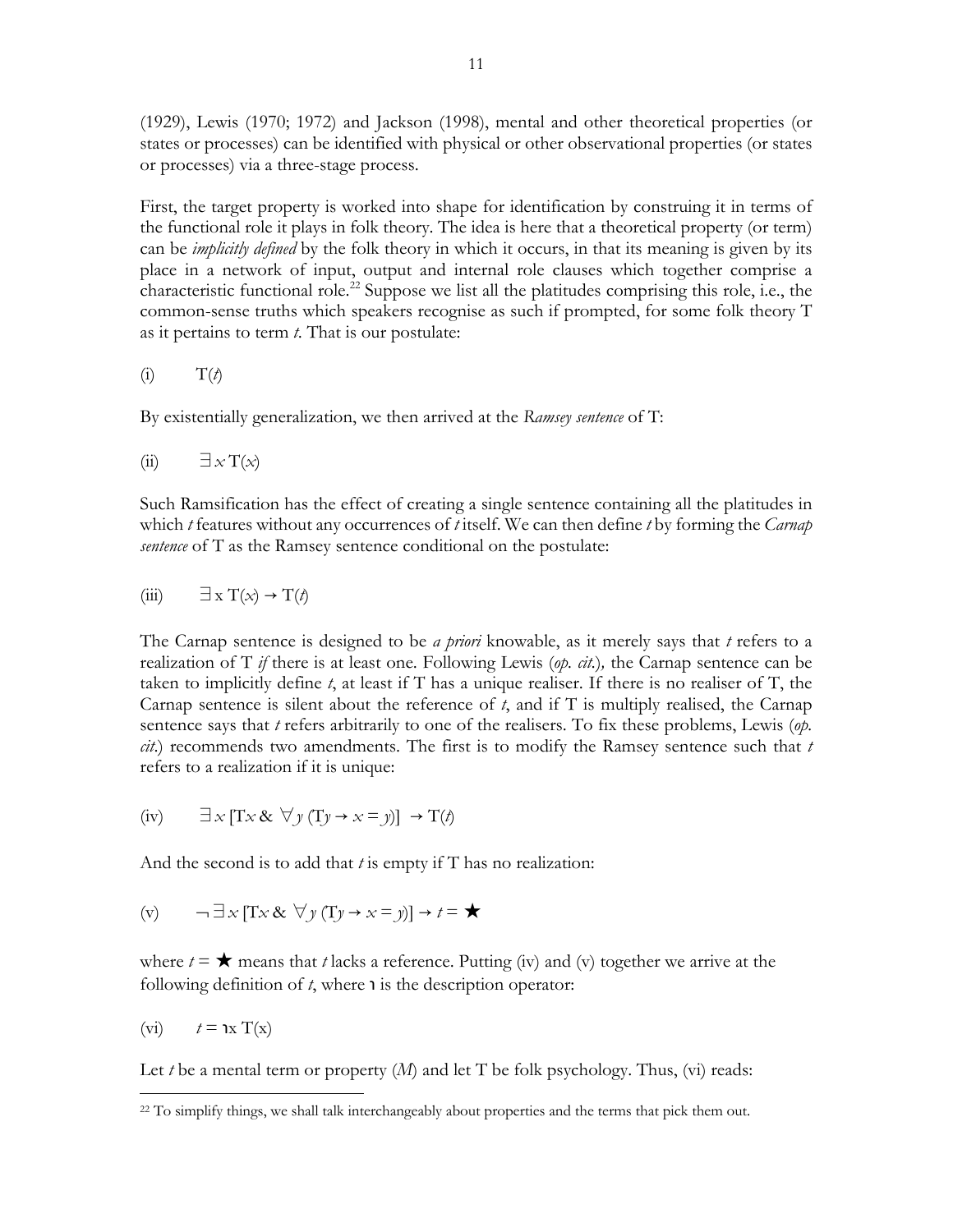$(vi^*)$  *M* = the property that plays the *M*-role

The second stage in this model for psycho-physical identification is that relevant branches of science discover that physical property *P* uniquely plays the *M*-role:

(vii)  $P =$  the property that plays the *M*-role

The third stage is then to identify *P* with *M*, via transitivity of identity:

 $(viii)$   $P = M$ 

Thus, it is supposedly *a priori* that memory (if it exists) is the state that plays the memory role, where that role is fleshed out in terms of common-sense truths, such as seamless retrieval of stored information, or what have you.<sup>23</sup> Suppose we then learn by drawing on relevant empirical findings that being a notebook (in conjunction with relevant biological features) is the property that plays the memory role. While that will be true of Otto, different external resources might play the memory role for different Alzheimers patients, not to mention the brain systems (hippocampus and adjacent cortex), which play that role for the rest of us. To avoid the identification of *M* with an arbitrary realiser of the *M*-role, *M* can be relativized to species, sub-species or even individuals. In any case, on the basis of these two premises, we can via inference come to know *a posteriori* that being a notebook (plus such features) is identical with the memory property (in Otto).

Here are two additional remarks on the Ramsey-Lewis-Jackson model. First, we assumed that Carnap sentences are *a priori* knowable, but that is by no means uncontroversial; see e.g. Block and Stalnaker (1999). Fortunately, nothing in the following hangs on this assumption, i.e., our account of cognitive integration is compatible with the relevant common-sense truths being widely known, yet only *a posteriori* so. Second, we focus on *filler-functionalism* whereby mental properties are identical with first-order physical properties. In contrast, *role-functionalism* takes mental properties to be second-order functional properties, e.g., memory is the property of having a (first-order physical) property that plays the memory-role. The latter view is designed to better accommodate the multiple realisability of the mental (though we contend that suitable relativization to species or individuals would suffice on the former view), but also faces familiar problems about the causal inefficacy of second-order mental properties.

### **§6. Cognitive integration revisited**

 $\overline{a}$ 

According to common-sense functionalism, characterising a property in terms of the functional role it plays in folk theory is a matter of identifying a set of platitudes comprising that role. We took that to be our postulate T(*t*). Following Lewis (*op. cit*.), the relevant platitudes

<sup>&</sup>lt;sup>23</sup> One may hold that seamlessness of integration of an information storage device is a feature we know for sure is typically true of human memory without being definitive of the memory role, especially when the relevant notion of integration is epistemic. We recognize the distinction being drawn here but maintain that seamless retrieval of stored information is one among a plurality of common-sense truths constituting the memory role, which means that a state may play that role (in humans) even though such retrieval is not seamless. A specific argument for this claim would take us too far afield, but see Jackson (2000) for more general considerations.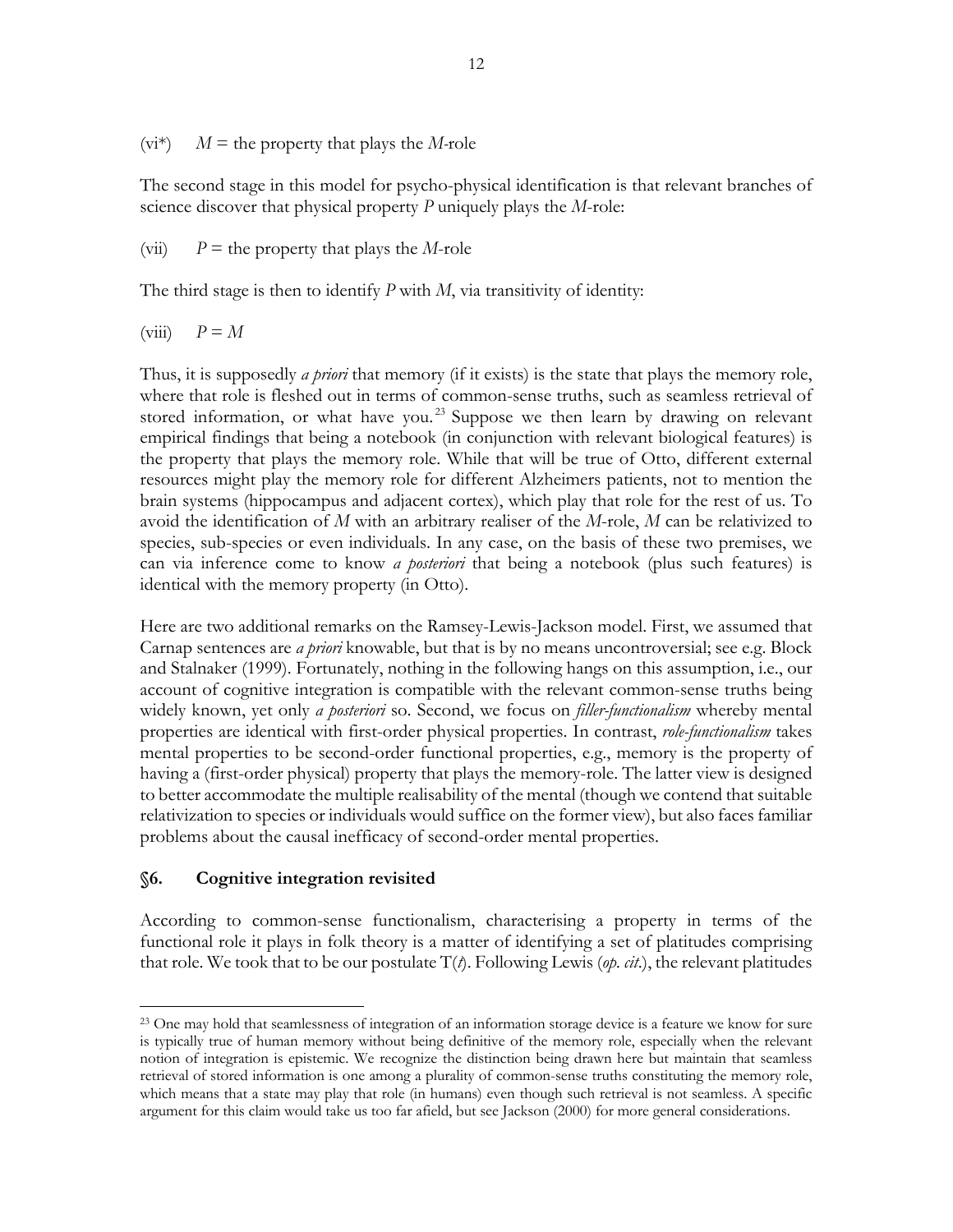are the truths that everyone knows, and that everyone knows that everyone knows. They are common knowledge in that sense. Importantly, the relevant set of platitudes is not such that *t* refers to a property realising T if and only if all and only those platitudes are true of that property. This set does *not* constitute necessary and sufficient conditions for a property to be picked out by *t*. Lewis (*op. cit*.) recommends instead that these platitudes form a *cluster*: a disjunction of conjunctions of most of them. That way *t* may pick out a specific property even though some of the associated platitudes are false of that property, as long as *most* of those platitudes are true of it.

Against this background, consider now common-sense functionalism regarding cognitive integration. On such a view, the platitudes pertain to conditions for the integration of some external resource into a cognitive system. We have already mentioned relativisation to species, sub-species or individuals, but we should also expect widespread variation across different *aspects* of a cognitive system. After all, cognitive integration into a *perceptual* system will differ significantly from cognitive integration into a *memory* system, and so on. From now on, cognitive systems are to be understood more narrowly in terms of such sub-systems. To simplify matters, let's also stipulate that only three platitudinous conditions are commonly known, such as Clark's three 'trust and glue' conditions.<sup>24</sup> We can then say that for a cluster of integration conditions C1, C2 and C3 (i.e. a disjunction of conjunctions of most of C1, C2, C3), resource *r* is integrated into cognitive system S if and only if *r* satisfies C1 and C2, or C2 and C3, or C1 and C3. So, it could be that external resource *r\** is integrated into S for Otto in virtue of satisfying C1 and C2, while biological resource  $r$  is integrated into S for non-Alzheimers patients in virtue of satisfying C1 and C3. The key point is that the *same cluster* of integration conditions applies to extended and non-extended cognition. Otto has no less a claim to be a case of memory than ordinary cases of biological memory.

Reflect that on the cluster model we have considered so far, there is a clear-cut boundary between integration and non-integration such that either *r* is fully integrated into *S*, or else *r* is not integrated into *S* at all. More precisely, if *r* satisfies either of C1 and C2, or C1 and C3, or C2 and C3, then *r* is integrated *tout court*; if instead *r* satisfies neither of these three conjunctions, then *r* fails to be integrated to any degree or extent at all. A near-integration in which *r* satisfies only one of C1, C2 or C3 is no integration at all. Such clear-cut boundaries may be a palatable implication of our cluster model in so far as mental state realization is concerned. After all, such realization is often a binary matter. Physical state P1 cannot realize mental state M to a greater extent or a higher degree than physical state P2. P1 may constitute a *partial* realizer in

<sup>&</sup>lt;sup>24</sup> To be clear, our claim is not that the folk will be able to easily explicate all the various conditions on cognitive integration that pertain to various sub-systems of the cognitive system. For we should not expect the folk to be able to articulate (on the basis of concepts possessed or intuitions elicited) complete and accurate platitudinous beliefs about what it takes for a perceptual, memory, inferential, etc., system to be integrated at the right level of architectural specificity. Rather, the relevant platitudes would need to be refined and systematized by cognitive scientists and philosophers, and perhaps, as we suggested in §5, they would also draw on empirical findings and thus be *a posteriori* knowable. That is not to recommend adopting psycho-functionalism. For we maintain that the folk would, at least if prompted upon careful reflection on possible cases, embrace these platitudes when thus worked into shape. None of the conditions  $(1) - (6)$  we consider escape commonsensical assent, but rather represent (improved) characterisations of implicit folk opinions. Here we are grateful to an anonymous referee.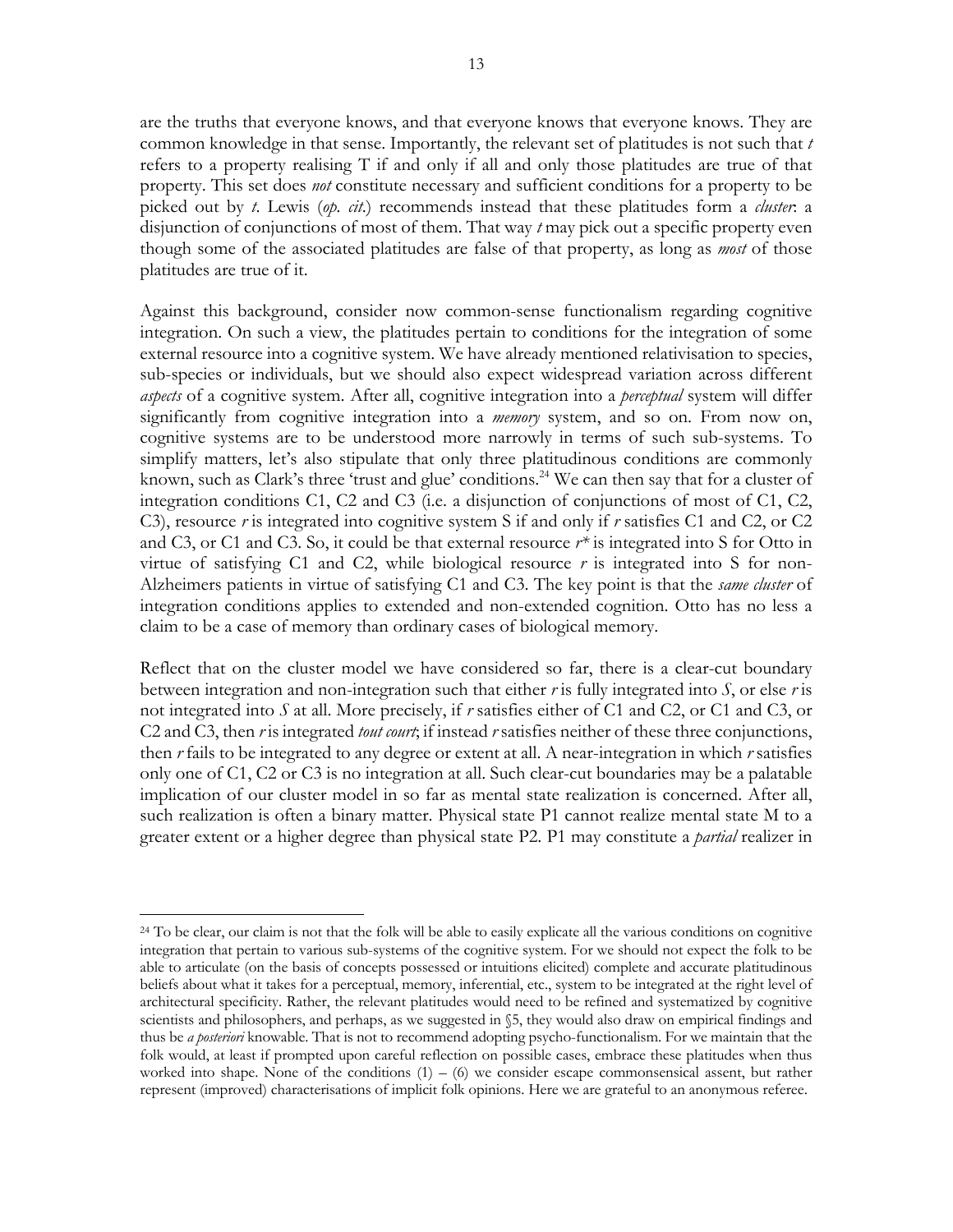the sense of being necessary but insufficient for the realization of M, but P1 does not thereby realize M to any degree or extent at all.<sup>25</sup>

But, in contrast with mental state realization, cognitive integration is best understood as *gradient*<sup>26</sup>. Thus, if P1, P2 and P3 are conditions on integration, then *r* is integrated into S (say for individual *i*) to a greater extent or higher degree than  $r^*$  is integrated into S (for  $i^*$ ) if *r* satisfies C1 and C2, but *r\** merely satisfies C1. Likewise, *r* is integrated into S (for *i*) to a lesser extent or lower degree than  $r^{**}$  is integrated into S (for  $i^{**}$ ) if *r* satisfies C1 and C2, but  $r^{**}$ satisfies C1, C2 and C3. This holds in both the metaphysical and epistemic cases of cognitive integration. So, the cluster model needs revamping such that the more conditions *r* satisfies, the more integrated *r* is into *S*, and the fewer conditions *r* satisfies, the less integrated *r* is into S. A specific number of conditions on integration mark no threshold above which *r* is integrated *simpliciter* into S, and below which *r* fails outright to be integrated into S. On a more plausible picture, cognitive integration is not an all-or-nothing matter.

Let's therefore revise common-sense functionalism regarding cognitive integration in the following way: for a cluster of integration conditions C1, C2 and C3, if external resource *r* is integrated into cognitive system S (for *i*) to extent or *degree n* in virtue of satisfying exactly one of C1, C2 and C3, then *r\** is integrated into S (for *i\**) to extent or degree *n*+1 in virtue of satisfying exactly two of these conditions, and *r*\*\* is integrated into S (for *i\*\**) to extent or degree *n*+2 in virtue of satisfying all of C1, C2 and C3. Importantly, satisfying an exact number of these conditions constitutes no cut-off point at which *r* is considered integrated in a binary sense into S. Unlike our earlier, unadorned formulation, these modifications thus accommodate the *gradience* of cognitive integration; they set out a continuum along which the extent or degree of such integration is determined.<sup>27</sup>

Three observations are in order at this juncture. First, our revised common-sense functionalism preserves the cluster spirit of the original proposal in that integration to a greater extent or a higher degree is a matter of satisfying (at least) one of the disjuncts that form the

<sup>&</sup>lt;sup>25</sup> Degree of belief is no exception: one can believe to degree  $.7$  that  $\beta$ , but one cannot more or less believe to degree .7 that *p*.

 $^{26}$  See Sterelny (2010) for an approach to scaffolded cognition according to which the degree of embeddedness is plausibly viewed as gradient. Sterelny's model in which gradience figures is, to be clear, one that he takes to be an alternative to the extended cognition model, and one which draws from interesting work on niche construction. It is not our objective here to attempt to establish that extended cognition is a better model of the mind than other forms of non-extended embedded cognition. We are rather attempting to make sense of the relationship between the kinds of integration that are apposite to extended cognition and epistemology.

<sup>27</sup> Building on Gaut's cluster view (2000), Longworth and Scarantino (2010) suggest a disjunctive (pluralistic) definition of art in terms of a disjunction of minimally sufficient conditions, i.e. sets of non-redundant properties that are jointly sufficient, for being art. These are not strictly INUS conditions as any given condition may be individually necessary or sufficient. On our model, the disjuncts are also individually sufficient and disjunctively necessary. Note in particular that Meskin's (2007) irrelevant properties objection to Gaut's view would neither apply to our model, as an irrelevant property would not play a causal-functional role towards cognitive integration. However, our model diverts from Longworth and Scarantino by allowing for gradability, as underlined by the variable weightings we assign to different properties. As an anonymous referee observed, that may suggest some affinity with Dean's (2003) prototype theory of art, but ours seeks to offer metaphysically constitutive conditions on cognitive integration; even our talk of "epistemic cognitive integration" pertains to constitutive conditions, and not merely ways of epistemic categorization. Moreover, the prototype theory faces Machery's (2009) selection problem of demarcating those properties that are relevant to categorization, or metaphysically constitutive (of art), from the set of those that are merely typical (of art). We touch on this problem in fn. 23.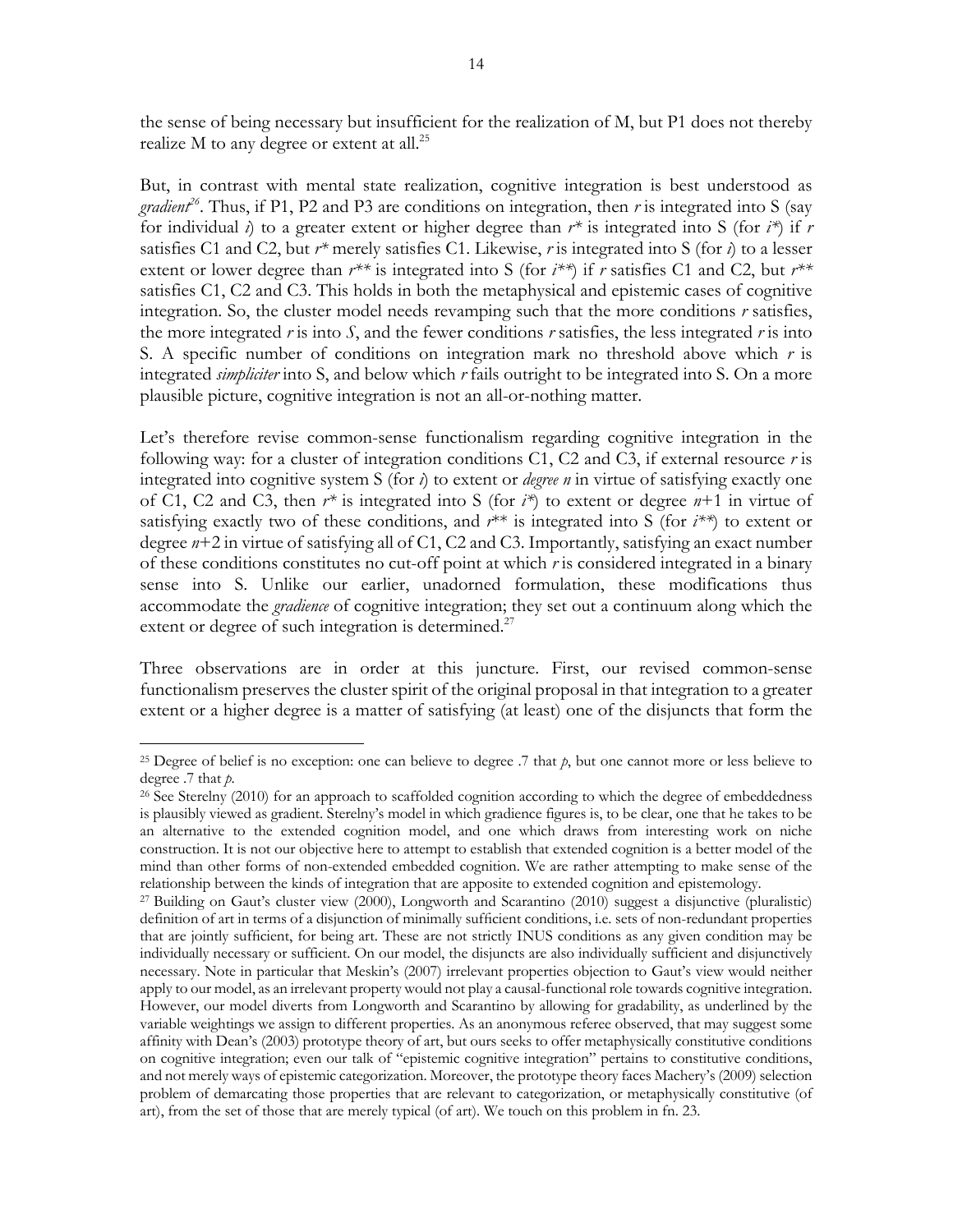disjunction of conjunctions of most of the conditions. Integration to a lesser extent or lower degree is then a matter of satisfying a disjunct of fewer conditions. Second, in the interest of simplicity we are assuming that each of C1, C2 and C3 counts *equally* towards the *maximum* integration of *r* into S via satisfaction of all of C1, C2 and C3. As we shall illustrate in §7, we may wish to waive that assumption in specific cases so as to let one condition carry more weight vis-à-vis integration than some other condition. Any such variable weightings would be explainable by particular properties of the cognitive system in question, rather than any formal features of our model. In that case, gradience need not consist in simply *counting* the number of conditions satisfied. Thus, if in a given case C2 plays a greater integrational role than C1, then a situation is possible where *r* is integrated into S (for *i*) to extent or degree *n* in virtue of satisfying C1 and C3, while *r\** is integrated into S (for *i\**) to extent or degree *n*+1 in virtue of satisfying C2 and C3, or C2 and C1, or perhaps even just C2. Third, following Rupert (2004), any appeal to common-sense functionalism must deal with *anti-extended conditionals*, such as 'if *x* is your memory of the football game, *x* is not something you can see with the naked eye'. Here we must distinguish folk resistance to the Ramsey sentence  $\exists x T(x)$  itself from folk resistance to an extended system realising T. True, no Ramsey sentence expressing folk psychological theory should assert or imply visual perception of a memory state, but our conditions (1) – (6) do neither, in fact they are entirely *neutral* with respect to the possibility of extended cognition. The folk may well generate such conditionals, but these should not make their way into the Ramsification of common-sense psychology, as they do not capture any aspects of the relevant causal-functional roles. What such conditionals do express is rather scepticism about wide realizations of T, but at this juncture we would insist that such scepticism is either ill-founded (e.g. keep in mind that what realises the memory role in Otto is the *combined* system of notebook and parts of his biological brain), or else unwarranted, expressing an unprincipled bio-prejudice or chauvinism.

Bearing in mind what we said in §§2-3 about the metaphysical and epistemological kinds of cognitive integration, we shall now put our preferred functionalist account of cognitive integration to use by considering representative cases of each kind. Cases of particular interest are those that seem to involve cognitive bloat or even an explosion of knowledge.

### **§7. Revisiting Cases**

In §2 we asked the question of whether Otto and Telo should be considered cases of extended cognition. With reference to Clark's (2010, 46) 'trust and glue' conditions, we took the answer to be affirmative in the first case but negative in the second case. That is to say, Otto's notebook is (1) reliably available and typically invoked, (2) any information retrieved is automatically endorsed, and (3) such information is easily accessible as and when required, but as described Telo's phonebook fails (1) and (3). On that basis, intuitions are preserved in that Otto's notebook is ruled in while Telo's phonebook is ruled out. Otto's notebook is a prime example of extended cognition (if anything is), but Telo's phonebook illustrates a widespread worry about cognitive bloat in that all too easily is cognition expanded far beyond what is reasonably regarded as its natural boundaries. Surely, Telo has no dispositional beliefs about most of the names, addresses and phone numbers in the Verizon phonebook, since only a few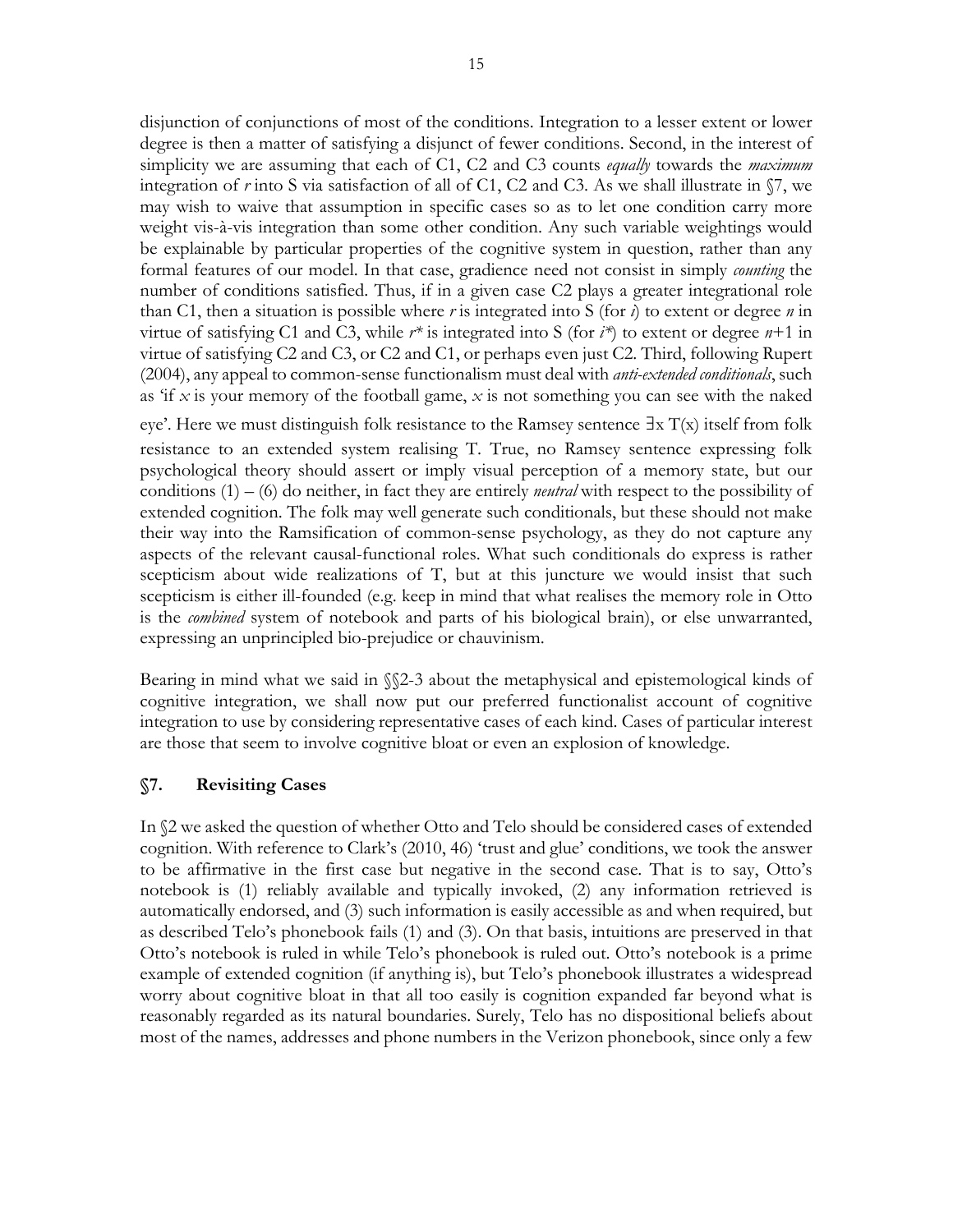of them have actually crossed his mind.<sup>28</sup> Problem is if  $(1) - (3)$  are taken to constitute necessary and sufficient conditions for cognitive integration, as is the case if the univocal or dualist views from §§ 2-3 were true, the cases of Otto's notebook and Telo's phonebook could be tweaked such that, counterintuitively, the former is ruled out while the latter is ruled in. Imagine a case of Otto and his notebook in which (2) and (3) are satisfied, but Otto fails as a matter of fact to typically invoke his notebook, perhaps because his Alzheimer's disease and corresponding notebook entries only pertain to peripheral aspects of his everyday life. Call this agent Otto\*\*. It's hard to see why infrequency *in itself* should present an insurmountable obstacle to such a device counting as part of his memorial process. Or imagine a case of Telo and his phonebook where  $(1) - (3)$  are all satisfied. In particular, Telo carries his phonebook everywhere, and endorses its entries without any hesitation. Call this agent Telo\*. Such amendment would surely not alleviate any concern about untoward cognitive expansion in that Telo\* would be ascribed a vast number of beliefs about phone numbers, etc., as preserved by his extended cognitive processes. The upshot is that  $(1) - (3)$  should be deemed neither necessary nor sufficient for an external resource to count as part of a cognitive process.

The cluster model approach, however, better accommodates our intuitions even about these revised cases. Thus, in the case of Otto\*\* and his notebook, not only are original integration conditions (2) and (3) satisfied, let's also assume that our additional condition (4) from  $\Omega$  is satisfied:

### (4) That any information retrieved is information originally endorsed at the point of entry.

That means the degree or extent to which the notebook is integrated into Otto\*\*'s cognitive process is high or great, although not quite as high or great as the degree or extent to which Otto's notebook is integrated into *his* cognitive process. Otto, remember, satisfies all of (1) – (4). Importantly, in so far as we are considering extension of *memorial* (dispositional) beliefs, (4) carries relatively more weight. In the normal run of things, one cannot now remember believing a content one has never endorsed in the past. By parity of reasoning, the case of Telo\* and his phonebook is also a candidate for extended memorial beliefs. Since  $(1) - (3)$ , but not (4), are satisfied in this case, the extent or degree to which the phonebook is integrated into his cognitive process is relatively small or low. And since sufficient cognitive integration is necessary for such process to preserve beliefs about the contents of the phonebook, assigning (4) relatively more weight helps defuse the threat of cognitive bloat. But perhaps the case of Telo\* (and Telo) and his phonebook might instead be understood as illustrating the extension of a cognitive belief-*generating* (rather than belief-preserving) process. The thought would be that in virtue of satisfying  $(1) - (3)$ , Telo\* and his phonebook constitute a cognitive process which produces (rather than retains) in Telo\* dispositional beliefs about *all* the information in the phonebook. However, such an interpretation is implausible. Ascriptions of dispositional beliefs (as opposed to occurrent beliefs) presume a medium of storage, such as a notebook for Otto and biological memory for the rest of us.

More plausibly, Telo\* and his phonebook might constitute a cognitive process by which  $\text{Telo*}$ forms dispositional beliefs only about *endorsed* contents, which are then stored in his biological

<sup>&</sup>lt;sup>28</sup> He may have a disposition to believe all those contents, but that is different from actually having dispositional beliefs about all of them.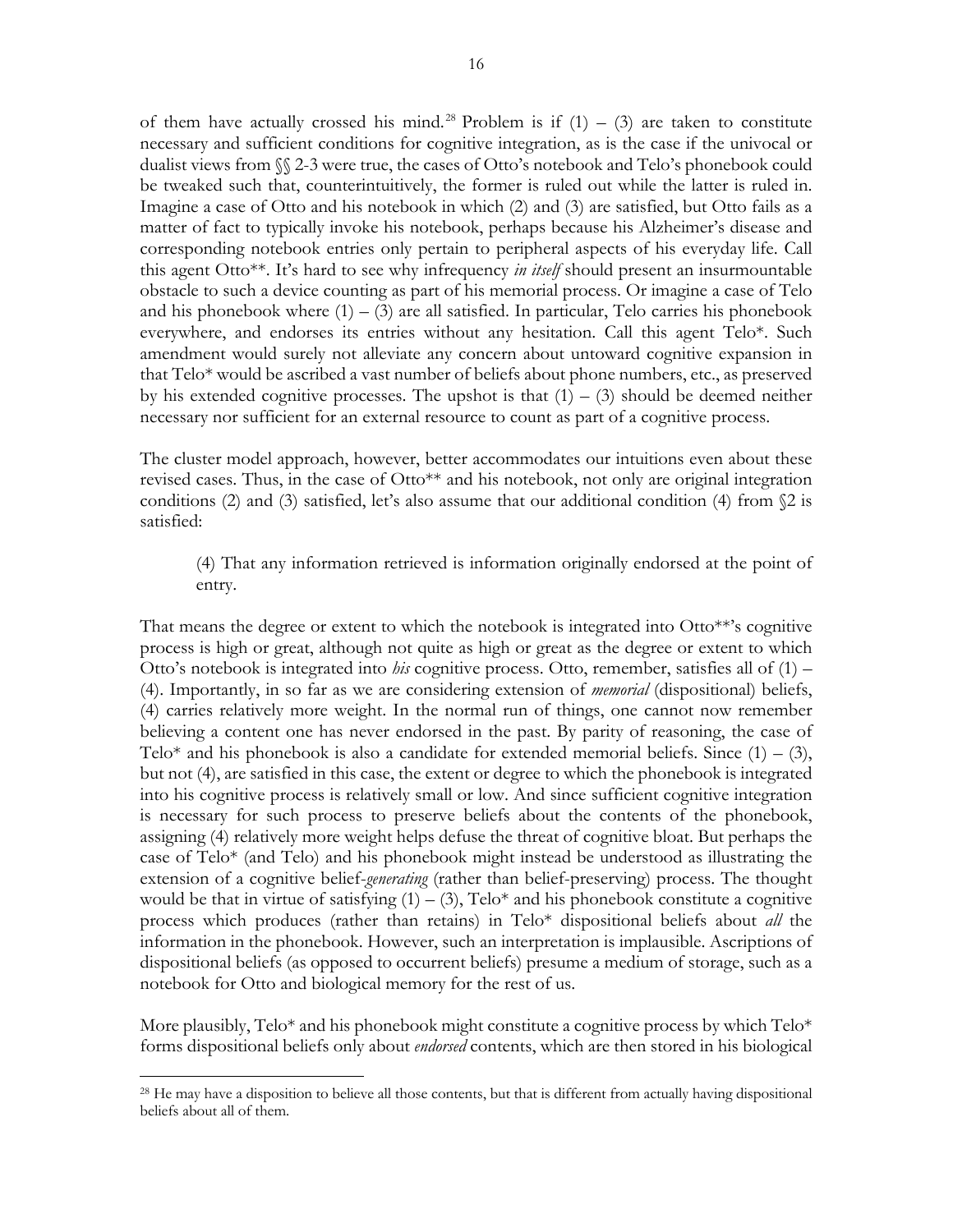memory. In that case, Telo\* and his phonebook resemble TrueTemp who forms such beliefs about the ambient temperature via an enhanced process. In either case, (4) is irrelevant, since (4) is only applicable to would-be memorial processes. Instead, as mentioned in §3, a different, additional endorsement condition would be called for:

(5) That the existence of the belief-producing or belief-preserving device in relation to one's cognitive architecture is endorsed.

The rationale for  $(5)$  is, as explained in  $\S$ 3, to avoid the kind of meta-incoherence—viz., a lack of any appreciation of the source of one's beliefs would have on one's cognitive architecture. The difference between TrueTemp and  $Telo<sup>*</sup>$  is that only the latter satisfies (5), and so given the importance of (5) in such cases, the extent or degree of cognitive integration is higher or greater in the case of Telo\*. Bear in mind that our cluster approach to cognitive integration is designed to allow for different conditions to apply in different cases. Invoking (4) and (5) (in addition to  $(1) - (3)$  in cases of extended belief-preserving processes, but not (4) in cases of extended belief-generating cases, is by no means ad hoc. Indeed, our cluster approach offers a neat response to the *hybrid* case of Otto\* unwittingly relying on the fitted Memoraid chip for storage and retrieval of information. In such a case, both (4) and (5) would arguably apply with some considerable weight for the chip to be *fully* cognitively integrated into Otto\*'s memorial processes. The fact that (5) is not satisfied means that the chip is significantly less then fully integrated into his memorial processes, and certainly much less than Otto's notebook is into his memorial processes.

So far we have discussed the problem of cognitive bloat in the context of *metaphysical* cognitive integration. In the remaining part of this paper we assess how the cluster approach handles this problem in an *epistemic* context. We found it implausible by any reckoning that Telo and Telo\* should be regarded as dispositionally believing the entire Verizon phonebook<sup>29</sup>, but that is consistent with this resource playing a constitutive role in cognitive processes of forming dispositional beliefs about its contents in a piecemeal fashion, provided (1) - (3) and (5) are satisfied. As explained, the latter is also true of TrueTemp. There is thus no barrier in principle to cognitive enhancement in that sense<sup>30</sup>. But could such beliefs also amount to knowledge? Let's assume for the sake of argument that all such beliefs are true, undefeated and properly based. As suggested in §3, upgrading extended beliefs to extended knowledge arguably triggers additional conditions on integration; hence our recommendation that a univocal view be replaced with some form of a dualist view. The reason that the conditions for *epistemic* cognitive integration are more demanding than the conditions for *metaphysical* cognitive integration is that, as noted, knowledge is—very plausibly, any way31—a kind of *cognitive achievement* associated

<sup>29</sup> This is not to say that it would be implausible to attribute to either *dispositions to believe* the content. Dispositional beliefs, as opposed to dispositions to believe, require past endorsement of the contents in question that is not satisfied in these cases.<br><sup>30</sup> For a recent discussion of cognitive enhancement in the context of extended cognition, see Carter and

Pritchard (2019).

<sup>&</sup>lt;sup>31</sup> Note that while the thesis that knowledge is a kind of cognitive achievement is one popular way of unpacking the more general idea that knowledge must in some way arise from ability—and this is a view that has been defended by John Greco (2010)—we don't intend to commit for our purposes to the strong reading of this claim that's defended by robust virtue epistemologists (see fn. 12). That said, it is worth noting that even weaker construals of the ability intuition on knowledge which don't require that knowledge be always and everywhere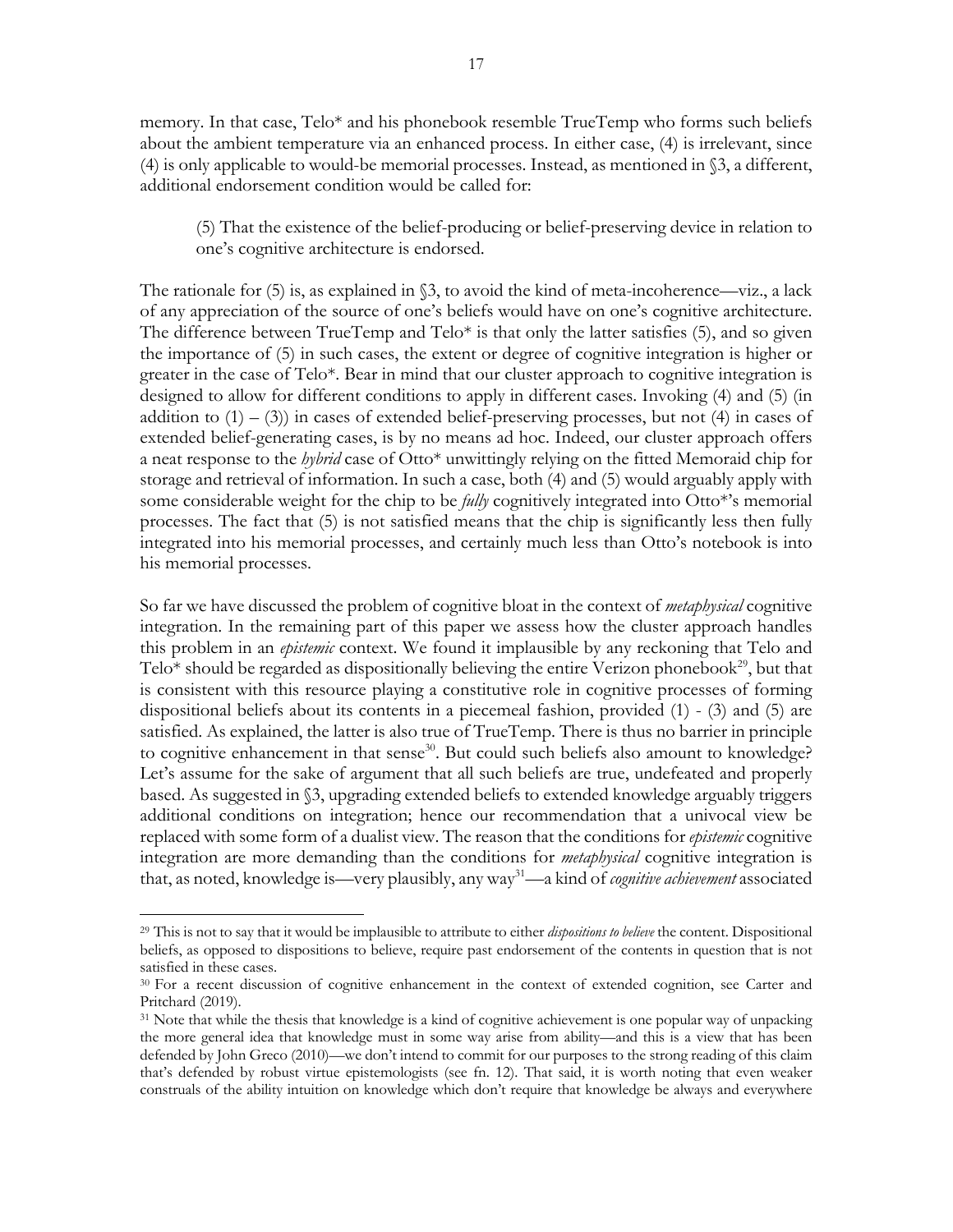with value over and above the value of any state falling short of knowledge<sup>32</sup>. Correspondingly, a knower is worthy of credit over and above whatever credit accrues with being in a state of true belief or even justified true belief<sup>33</sup>. These distinctive epistemic features place additional constraints on the integration of knowledge states. Obviously, epistemologists might disagree over which constraints are needed, but here is a contender:

(6) That the reliability of the belief-preserving or belief-producing device is endorsed.

As (6) pertains to processes that involve the production as well as the preservation of beliefs, it applies to all of our previous examples in so far as they involve knowledge.<sup>34</sup> Just as with  $(4)$ and (5), the cluster approach permits the application of (6) in some cases (i.e., those involving knowledge) but not in others. This is important because the worry about cognitive bloat is particularly pressing in the case of extended knowledge. That the kind of common-sense functionalism which underpins the extension of Otto's memorial process into his notebook should lead, by parity of reasoning, to an abundance of dispositional beliefs is very surprising if not problematic, but that such functionalism should also lead to an *explosion* of knowledge is unpalatable. As knowledge is a much more demanding status than that of belief, whatever worry one may have about a proliferation of beliefs on the cheap is more critical when those beliefs are promoted to knowledge<sup>35</sup>. Fortunately, our cluster approach provides the resources to avoid any such *epistemic bloat*, as we may call it.

Consider again the case of Telo\* and his phonebook which was stipulated to satisfy  $(1) - (3)$ . Suppose we add that epistemic integration condition (6) is also satisfied. Even so, Telo\* cannot be said to know *all* the contents of his phonebook. Knowledge requires dispositional belief, and we argued that Telo\* does not dispositionally believe all those contents. The reason is that such beliefs require memory of their contents, and Telo\* clearly fails to satisfy key condition (4). So, the phonebook is insufficiently cognitively integrated for him to dispositionally believe all of its contents. Consequently, this case presents *no explosion of knowledge*. Satisfying (6) would at best mean that Telo\* possessed a cognitive ability to know these contents in a piecemeal fashion, but such enhancement of his epistemic powers will be embraced by our commonsense functionalist. To allow for a cognitive ability involving an integrated external device, whose reliability is endorsed, to yield knowledge of individually endorsed contents one by one, is consistent with denying that such ability can also generate knowledge *en masse* of hitherto unendorsed contents. The point is here that while neither of  $(1) - (6)$  are individually necessary

an achievement, as Greco maintains, are nonetheless compatible with the more modest suggestion that knowledge oftentimes involves cognitive achievement.

<sup>&</sup>lt;sup>32</sup> This is, at least, a very widely shared position. See, for example, Pritchard et al (2010) and Carter and Jarvis (2012).

<sup>33</sup> For more details see for example Kvanvig (2003b) and Pritchard (2007).

<sup>34</sup> One may worry that (6) is unduly intellectual; after all, textbook externalists maintain that reflective access to justifiers is unnecessary for a belief to be justified sufficient for knowledge. But, as mentioned in fn. 12, most reliabilists now reject the claim that mere reliability is all that matters for such justification. Instead virtue relaibilists have embraced the ability intuition we discussed in §3, according to which knowledge requires true belief attributable to cognitive ability. In cases of strange and fleeting processes, such as TrueTemp, the belief is true, not through cognitive ability, but because of some disintegrated device. Only if the agent in question endorses the reliability of the device, and thus takes ownership of its workings, would it be sufficiently integrated into *her* cognitive architecture for the beliefs it produces to count as being because of *her* cognitive ability. 35 One dissenter on this point is Farkas (2016).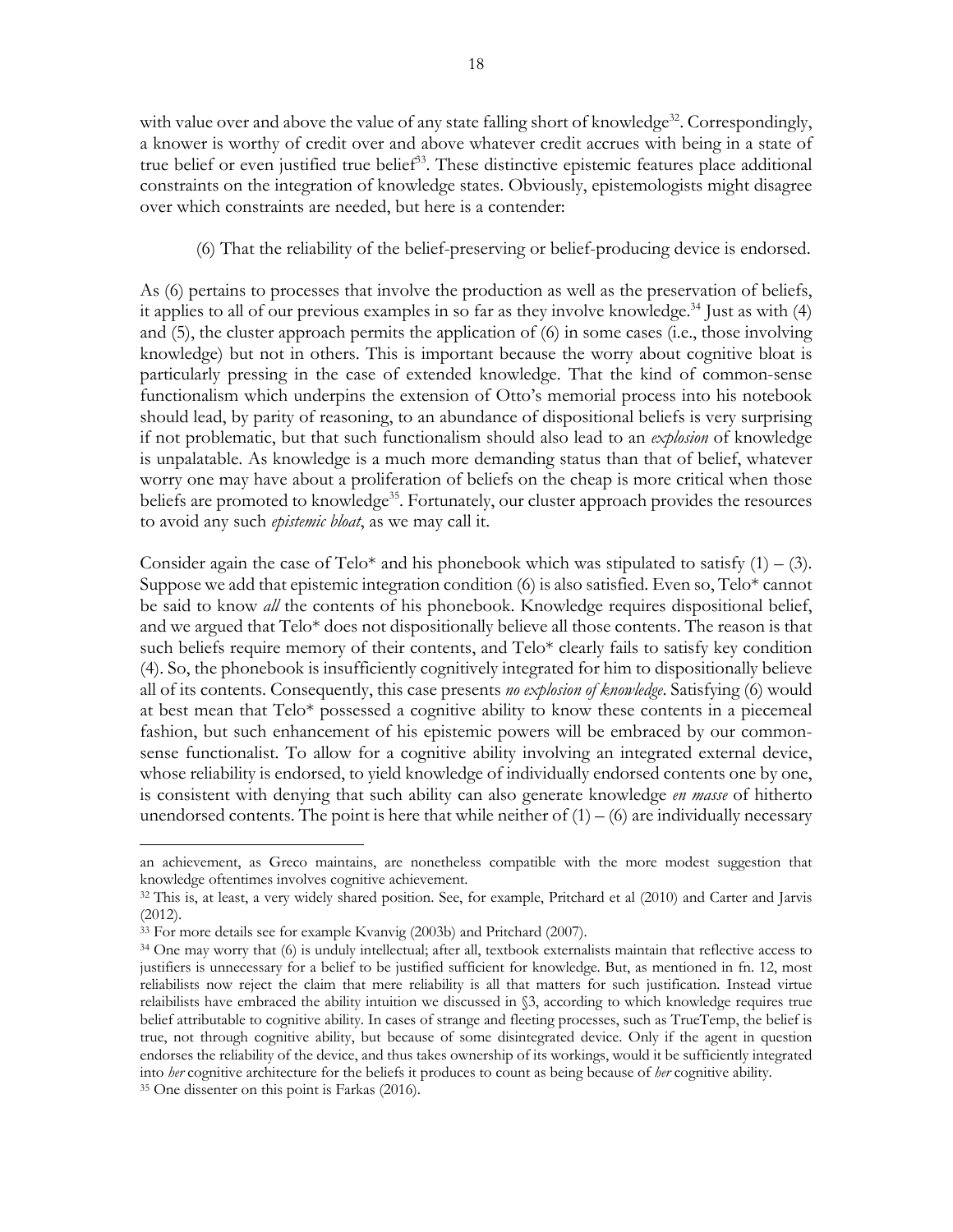for a device to be integrated to any degree into a cognitive architecture, sufficient integration in virtue of one or more of these conditions may be necessary for the device to count as part of a cognitive ability to which dispositional belief and knowledge can be attributed. Our cluster model is designed to apply to (degrees of) cognitive integration, rather than to those states of belief and knowledge to which any such ability may give rise. Whether cluster-model functionalism is true of belief and knowledge is not a question we shall settle here.<sup>36</sup>

Consider instead the case of Truetemp whom we stipulated to satisfy  $(1) - (3)$ . Because TrueTemp, as originally described, fails to satisfy (5), the implanted temperature-detecting device is insufficiently integrated into his cognitive architecture for him to have dispositional beliefs about the ambient temperature. Hence, TrueTemp cannot be said to know those temperatures. That is not to say (5) is a necessary condition for the device to be cognitively integrated to any degree, but only that dispositional beliefs cannot (partially) result from the device unless sufficiently cognitively integrated in virtue of satisfying (5). Of course, we can additionally stipulate that TrueTemp also satisfies (5) and (6) such that he *would* have such knowledge in virtue of possessing an integrated, cognitive ability involving such device. In that case, however, we lose grip on the intuition that TrueTemp mysteriously acquires extraordinary knowledge. Instead the case illustrates an enhancement of epistemic powers which our common-sense functionalist would welcome. Either way, our cluster approach to cognitive integration, as initially motivated by cases in philosophy of mind and cognition, accommodates our intuitions about this much-discussed case in epistemology.

One may object that all the work of blocking cognitive and epistemic bloat is done by specific conditions, which any of the integration models we have discussed could, at least in principle, adopt. True, but our cluster model is better suited for this purpose, as the other two models we discuss fail to deal with these problems satisfactorily. Take first the univocal view according to which an external artefact E is metaphysically integrated iff E is epistemically integrated. Now suppose that E is metaphysically integrated into cognitive process P in virtue of meeting conditions C1, C2…Cn, where C2 prevents P&E from leading to cognitive bloat. An example is Telo\* and his phonebook satisfying  $(1) - (4)$ . According to the univocal view, E is thus also epistemically integrated into cognitive ability A, but it may be that additional condition Cn+1 is needed to prevent A&E from leading to epistemic bloat. We argued that (6) would do the work in the case of  $Telo^*$  and his phonebook. So, if  $Cn+1$  is excluded, the univocal view cannot handle epistemic bloat, but if Cn+1 is included, this view must embrace redundant conditions on metaphysical integration. The dualist view isn't afflicted by this specific dilemma, but it faces a related worry. Suppose again that E is metaphysically integrated into P in virtue of satisfying C1, C2…Cn, where C2 prevents any cognitive bloat resulting from P&E. According to the dualist, C1, C2…Cn are necessary and sufficient conditions for metaphysical integration. The problem is that different conditions may be needed in order to metaphysically integrate E into P in different systems or individuals, and so different

<sup>36</sup> In fn. 23 we suggested that once the relevant conditions for metaphysical integration had been suitably refined and systematized, they would command, if prompted upon reflection, common-sense assent. Matters are only slightly more complicated when it comes to conditions on epistemic integration, in that appeal would need to be made to *additional* epistemic conditions, such as (6). Everything else applies *mutatis mutandis*. Thus, only after thorough reflection on possible cases would the folk elicit epistemic judgments from which such conditions can be teased out; perhaps improved by empirical input or expert correction as the method of relying on intuitions about cases may well fall short. The key point is that our common-sense functionalism applies equally to epistemic and non-epistemic concepts concerning integration. Thanks to an anonymous referee.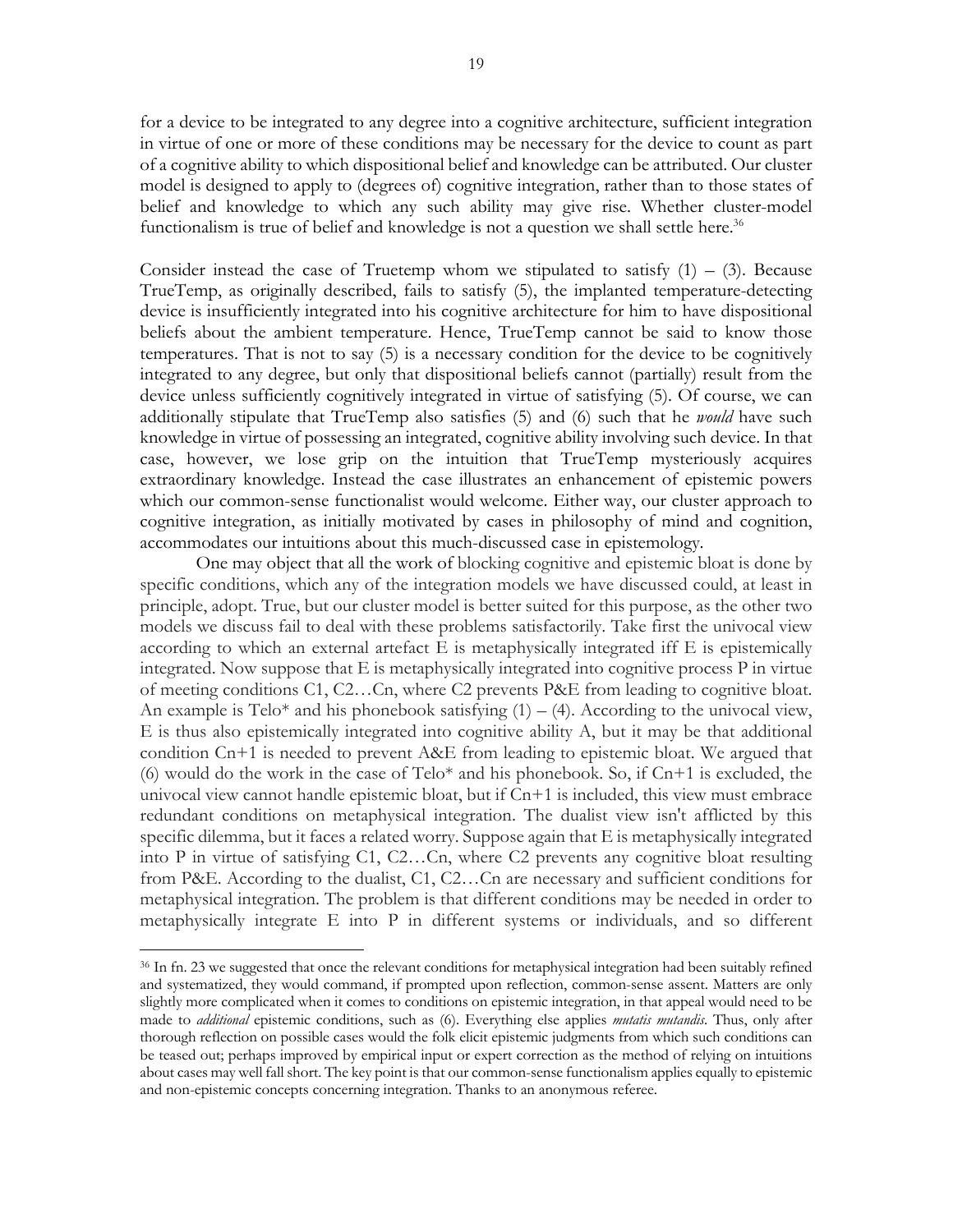conditions may also be needed to prevent cognitive bloat as a result of P&E in different systems or individuals. But the dualist cannot say that in a different system or individual, E is metaphysically integrated into P in virtue of satisfying, say  $C_2$ ,  $C_3$ ... $C_n+1$ , where  $C_3$  is doing the work of preventing cognitive bloat. To use the same example, we argued that (5) is needed for this purpose if Telo\* and his phonebook rather exemplify a belief-generating process; or we could imagine a different individual for whom (5) would be thus needed even for a beliefpreserving process.<sup>37</sup> We conclude that only the cluster view has the requisite flexibility to accommodate such variability in (metaphysical or epistemic) cognitive integration.

#### **§8 Concluding Remarks**

 $\overline{a}$ 

Let's take stock. After mapping out debates in epistemology and philosophy of mind (and cognitive science) about cognitive integration and cognitive extension, respectively, we sought in §2 to connect these hitherto disjoint issues. §3 argued against the monist view that a single set of conditions applies in all cases of cognitive integration; rather, the conditions for cognitive integration in the (epistemic) case of knowledge are arguably more demanding than in (metaphysical) cases of states short of knowledge. While such a dualist picture represents progress by recognising some variation between epistemic and metaphysical types of cases, nevertheless §4 found it wanting, and instead we proposed an alternative approach to cognitive integration—*cluster-model functionalism*. Rather than providing necessary and sufficient conditions for cognitive integration, the common-sense functionalist model has it that different conditions apply in different cases within the two domains to different degrees or extents. After developing this model in some detail in §5, and then applying it to cognitive integration in §6, we demonstrated in §7 how it made intuitively correct predictions about a variety of metaphysical and epistemic cases. Being able to handle such diverse cases lends support to our functionalist approach; or so we contend.

Crucially, the ensuing picture of cognitive integration paves the way for a response to the challenge posed by cognitive and epistemic bloat; or so we argued in §7. The latter are putative cases where an individual is truly ascribed an incredible number of states of (dispositional) beliefs and knowledge on the basis of some form of cognitive extension. These cases were found to be problematic in that the individual has not even entertained the contents in question, and so the question of whether to assent to those contents has never arisen. Nothing in the individual's linguistic behaviour would thus indicate belief, as necessary for knowledge. In response, our functionalist model offers an explanation of why the internal gadget or external resource in question is insufficiently integrated into the relevant cognitive process to enable such untoward cognitive extension. In particular, knowledge results from exercises of (reliable) cognitive abilities, but, on the functionalist model, nothing about the cases we considered suggested that the individuals possessed extended cognitive abilities whose exercise lead to an explosion of knowledge. What would be possible on this model, provided the relevant gadget or resource meets the required integration conditions, is a piecemeal expansion of knowledge (and hence belief) by such enhanced epistemic powers, but any functionalist of

<sup>37</sup> Of course, the dualist could relativize to individuals, systems, etc., but then the worry could be rephrased in terms of assigning different weights to the very same conditions. Again, the dualist may avail herself even of such gradablility, but increasingly her view begins to look a lot like the cluster view.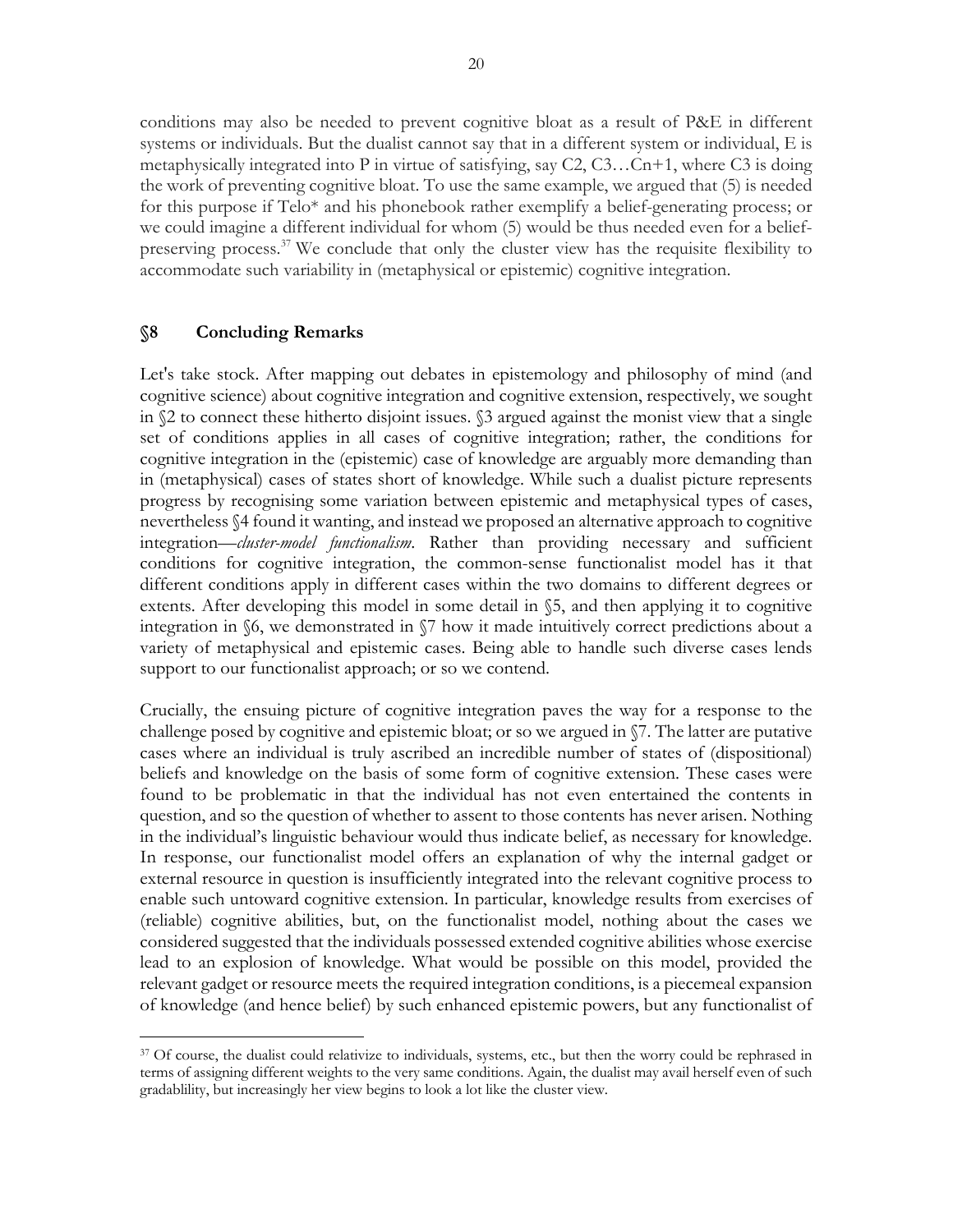the stripe we consider should embrace such relatively more palatable consequence of their view.<sup>38</sup>

<sup>38</sup> Thanks to Gloria Andrada, Emma C. Gordon, Mark Sprevak, Mona Simion, and three anonymous referees at *Noûs*. The authors are also grateful to collaborators on the AHRC *Extended Knowledge* project for helpful discussion, including Andy Clark, Orestis Palermos, and Duncan Pritchard.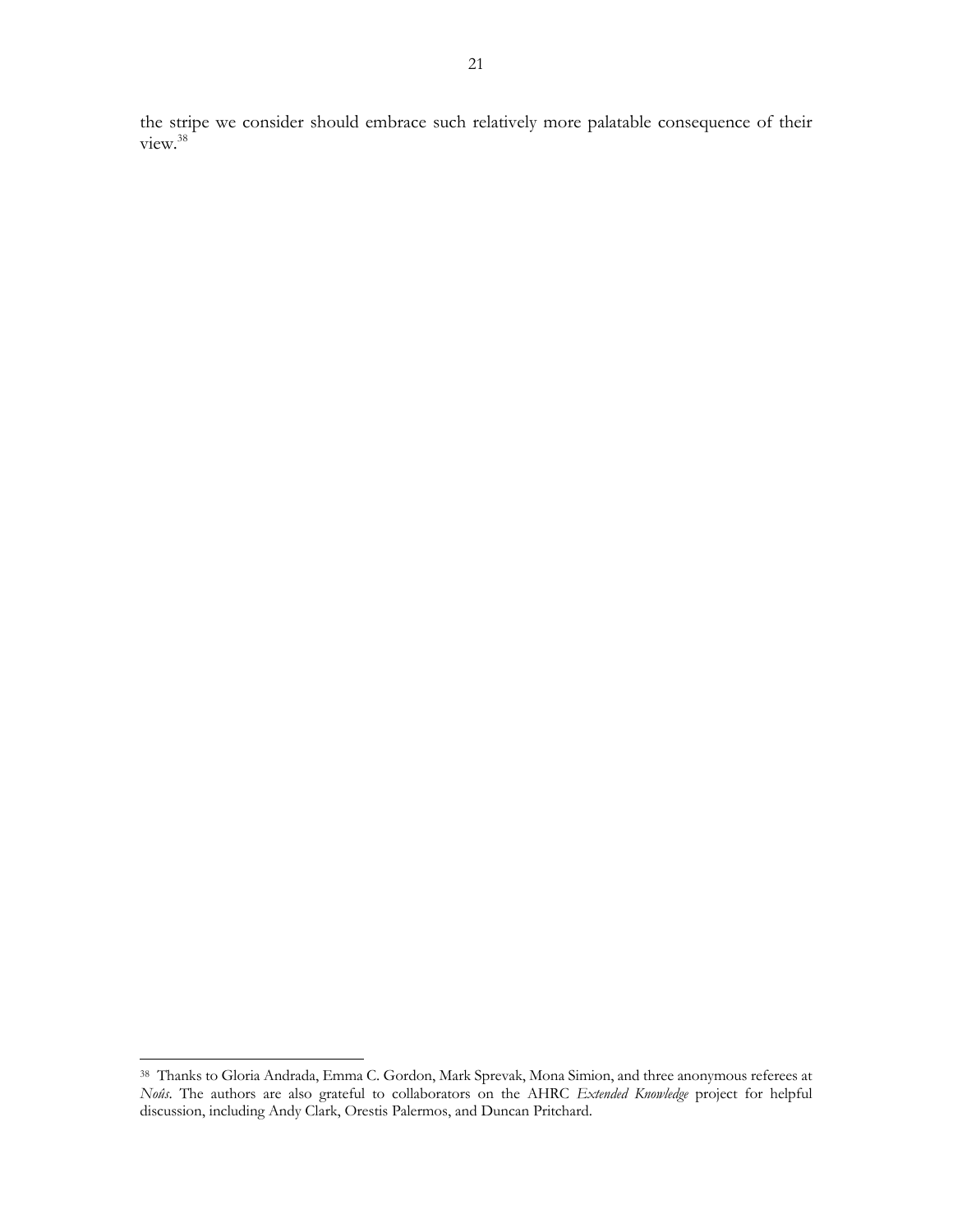#### REFERENCES

- Adams, Fred, and Ken Aizawa. 2001. 'The Bounds of Cognition'. *Philosophical Psychology* 14  $(1): 43-64.$
- ———. 2008. *The Bounds of Cognition*. John Wiley & Sons.
	- ———. 2010. 'The Value of Cognitivism in Thinking about Extended Cognition'. *Phenomenology and the Cognitive Sciences* 9 (4): 579–603.
- Allen-Hermanson, Sean. 2012. 'Superdupersizing the Mind: Extended Cognition and the Persistence of Cognitive Bloat'. *Philosophical Studies* 164 (3): 791–806. doi:10.1007/s11098-012-9914-7.
- Bostrom, Nick. 2009. 'Cognitive Enhancement: Methods, Ethics, Regulatory Challenges'. *Science and Engineering Ethics* 15 (3): 311–41.
- Bostrom, Nick, and Anders Sandberg. 2009. 'The Wisdom of Nature: An Evolutionary Heuristic for Human Enhancement'. In *Human Enhancement*, edited by Julian Savulescu and Nick Bostrom, 375–416. Oup Oxford.
- Burge, T. 1993. 'Content Preservation'. *Philosophical Review* 102 (4): 457–88.
- Carter, J. Adam. 2013. 'Extended Cognition and Epistemic Luck' *Synthese* 190 (18): 4201- 4214.
- ———. 2019. 'Epistemic Luck and the Extended Mind'. In *The Routledge Handbook of the Philosophy and Psychology of Luck*. Edited by Church, I.M. and Hartman, R. J. Routledge.
- Carter, J. Adam and Ben Jarvis. 2012. 'Against Swamping'. *Analysis*, *72*(4), 690-699.
- Carter, J. Adam and Jesper Kallestrup. 'Extended Cognition and Propositional Memory'. *Philosophy and Phenomenological Research* 92 (3): 691-714.
	- ———. 2018. 'Extended Circularity: A New Puzzle for Extended Cognition'. In *Extended Epistemology*, edited by J. Adam Carter, Andy Clark, Jesper Kallestrup, Orestis Palermos and Duncan Pritchard, Oxford: Oxford University Press. pp. 42-63.
- Carter, J. Adam and S. Orestis Palermos. 2015. 'Active Externalism and Epistemic Internalism'. *Erkenntnis* 80: 753-772.
- Carter, J. Adam, Jesper Kallestrup, S. Orestis Palermos and Duncan Pritchard. 2014. 'Varieties of Externalism'. *Philosophical Issues* 24 (1):63-109.
- Carter, J. Adam, Jesper Kallestrup, S. Orestis Palermos and Andy Clark (eds.) 2018. *Extended Epistemology* Oxford: Oxford University Press.
- Carter, J. Adam and Duncan Pritchard. 2019. 'The Epistemology of Cognitive Enhancement', *Journal of Medicine and Philosophy*, forthcoming.
- Clark, Andy. 2008. *Supersizing the Mind: Embodiment, Action, and Cognitive Extension*. Oxford: Oxford University Press.
- ———. 2007. 'Curing Cognitive Hiccups: A Defense of the Extended Mind'. *Journal of Philosophy* 104 (4): 163-92.
- Clark, Andy, and David Chalmers. 1998. 'The Extended Mind'. *Analysis* 58 (1): 7–19.
- Dror, Itiel E., and Stevan Harnad. 2008. 'Offloading Cognition onto Cognitive Technology'. *Cognition Distributed: How Cognitive Technology Extends Our Minds* 16: 1.
- Farkas, Katalin. 2016. 'Know-Wh Does not Reduce to Know That.' *American Philosophical Quarterly* 53 (2):109-122.
- Gaut, Berys. 2000. '"Art" as a Cluster Concept'. In *Theories of Art Today*, edited by Noel Carroll, 25-44, Madison: University of Wisconsin Press.
- Graham, Peter J. 2012. 'Epistemic Entitlement'. *Noûs* 46 (3): 449–82. doi:10.1111/j.1468- 0068.2010.00815.x.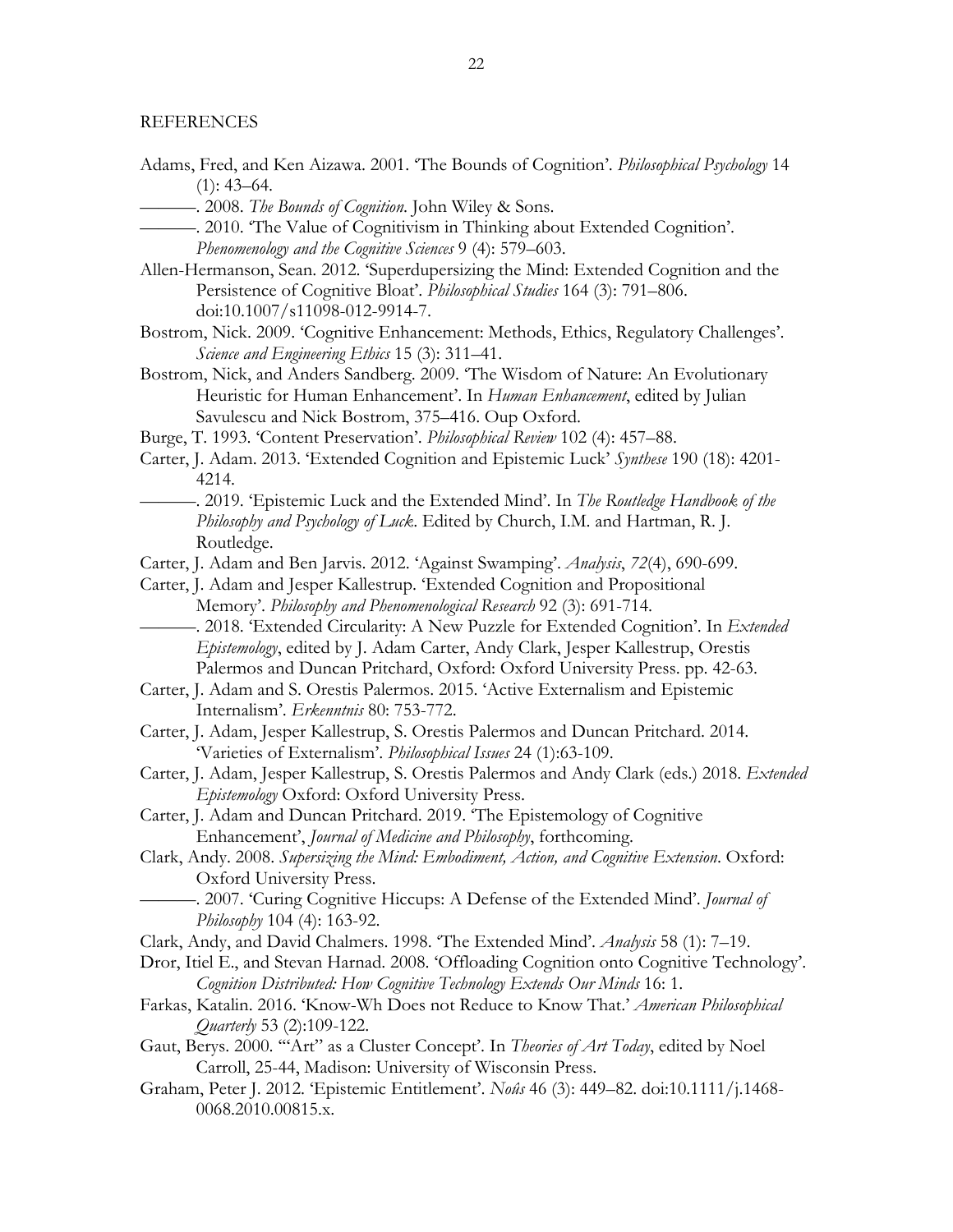- Greco, John. 2003. 'Knowledge as Credit for True Belief'. In *Intellectual Virtue: Perspectives From Ethics and Epistemology*, edited by Michael DePaul and Linda Zagzebski, 111–34. Oxford: Oxford University Press.
- ———. 2010. *Achieving Knowledge*. Cambridge: Cambridge University Press.
- ———. 2012. 'A (Different) Virtue Epistemology'. *Philosophy and Phenomenological Research* 85: 1–26.
- Heersmink, Richard. 2016. 'The Cognitive Integration of Scientific Instruments: Information, Situated Cognition, and Scientific Practice. *Phenomenology and the*
- *Cognitive Sciences* 15 (4):1-21.
- Jackson, Frank (1998). *From Metaphysics to Ethics: A Defence of Conceptual Analysis*, Oxford: Oxford University Press.
	- ———. 2000. 'Representation, Scepticism, and the A Priori'. In *New Essays on the A Priori*, 320-32, edited by Paul Boghossian and Christopher Peacocke, Oxford: Oxford University Press.
- Jarvis, Benjamin. 2015. 'Epistemology and Radically Extended Cognition'. *Episteme* 12 (04): 459–78.
- Kelp, Christoph. 2013a. 'Extended Cognition and Robust Virtue Epistemology'. *Erkenntnis* 78 (2): 245–52.
	- ———. 2013b. 'Extended Cognition and Robust Virtue Epistemology: Response to Vaesen'. *Erkenntnis*, 1–4.
	- ———. 2017. How To Be A Reliabilist. *Philosophy and Phenomenolological Research.* doi:10.1111/phpr.12438
- Kallestrup, Jesper and Duncan Pritchard. 2012. 'Robust Virtue Epistemology and Epistemic Anti-Individualism', *Pacific Philosophical Quarterly* (93): 84-103.
- —— 2013. 'Robust Virtue Epistemology and Epistemic Dependence'. In *Knowledge, Virtue and Action: Putting Epistemic Virtues to Work*, edited by Tim Henning and David Schweikard, (Routledge, pp. 209-26.)
	- —— 2014. 'Virtue Epistemology and Epistemic Twin Earth', *European Journal of Philosophy* (22): 335-57.
- Kallestrup, Jesper and Mark Sprevak. 2014. 'Entangling Externalisms'. In *New Waves in Philosophy of Mind*, London and New York: Palgrave, pp. 77-97.
- Kvanvig, Jonathan. 2003a. 'Simple Reliabilism and Agent Reliabilism'. *Philosophy and Phenomenological Research* 66 (2): 451–56. doi:10.1111/j.1933-1592.2003.tb00273.x.

———. 2003b. *The Value of Knowledge and the Pursuit of Understanding*, Cambridge: Cambridge University Press

- Lackey, Jennifer. 2007. 'Why We Don't Deserve Credit for Everything We Know'. *Synthese* 158 (3): 345–61.
- Lehrer, Keith. 1990. *Theory of Knowledge*. Routledge.
- Lewis, David, 1970. 'How to Define Theoretical Terms', *Journal of Philosophy* 67: 427- 446.
	- ———.1972. 'Psychophysical and Theoretical Identifications', *Australasian Journal of Philosophy* 50 (3): 249-258.
- Longworth, Francis and Scarantino, Andrea. 2010. 'The disjunctive theory of art: The cluster account reformulated', *British Journal of Aesthetics* 50 (2): 151-67.
- Machery, Edouard (2009). *Doing Without Concepts*, Oxford: Oxford University Press.
- Menary, Richard. 2006. 'Attacking the Bounds of Cognition'. *Philosophical Psychology* 19 (3): 329–44.